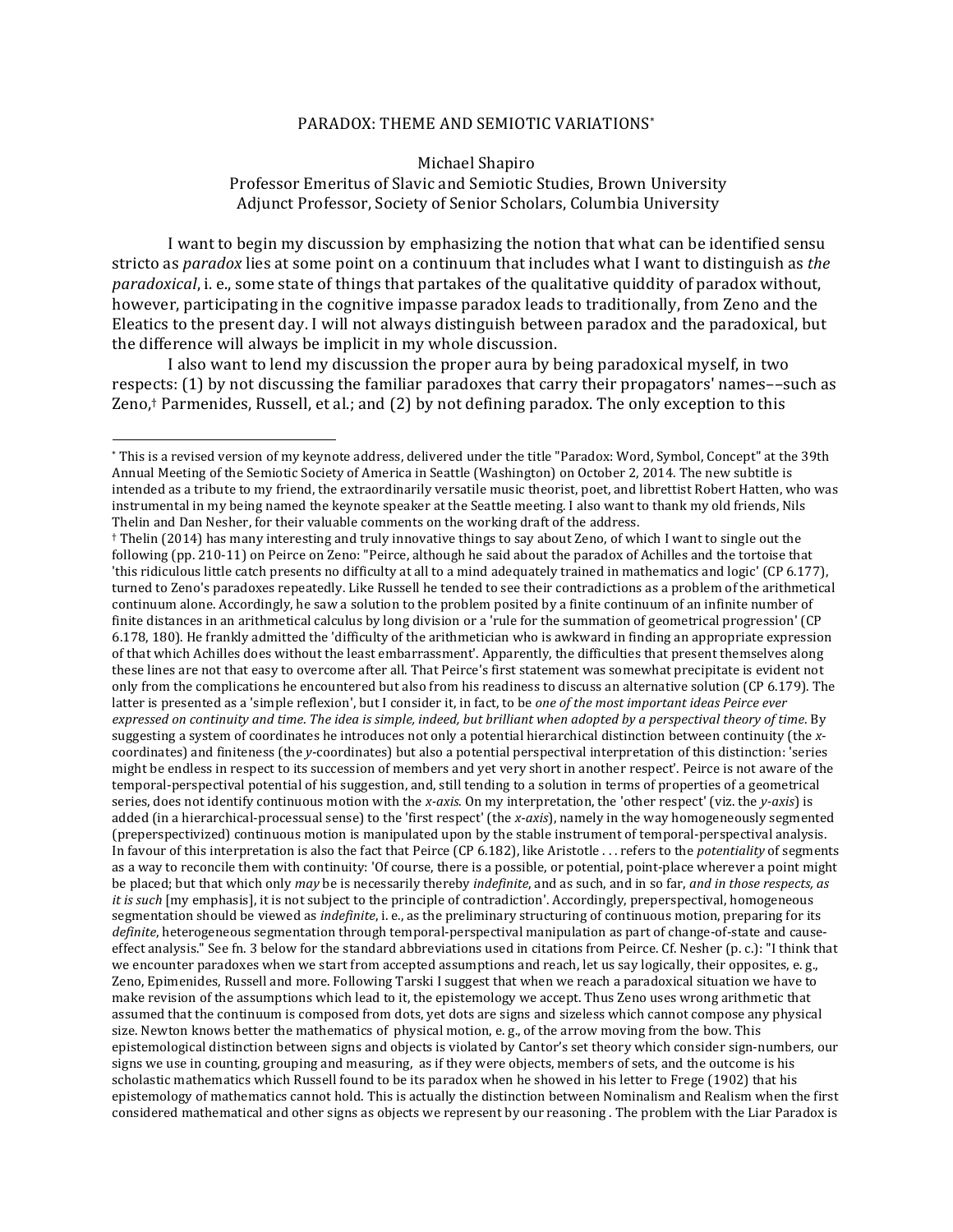procedure, occasioned by my extensive discusssion of irony later in my talk, is the definition from the *Oxford English Dictionary Online* pertaining to literary criticism, as follows:

> b. Literary Criticism. The expression of meaning using language that is paradoxical. 1939 C. Brooks & R. P. Warren *Understanding Poetry* vi. 637. Paradox, a statement which seems on the surface contradictory, but which involves an element of truth. Because of the element of contrast between the form of the statement and its true implications, paradox is closely related to irony.

That my deliberate eschewal of definition is appropriate to my discussion and in the spirit of the topic can be epitomized by the pivotal function of *negation* in any analysis of the subject: whatever else is true of paradox and the paradoxical, negation is central––implicitly or explicitly–– to its structure and explication. At the most fundamental level, in paradox something is NOT what its *meaning purports to be.* Perhaps that is really at the core of what T. L. Short, one of the most astute and discriminating commentators on Peirce and semeiotic working today, and a fine stylist of English to boot, means when he employs the phrase "éclat of paradox" in a recent article (Short  $2013:287$ ), as follows: $*$ 

> We have arrived at this point: Peirce's one contribution or single assured result of positive importance is, on his own express telling of it, not NL. Instead, it is his three phaneroscopic categories. They are somehow 'in' NL ['On a New List of Categories' (Peirce  $1868$  = EP 1:1-10], but, on Peirce's own express telling, they are made 'more intelligible' in his own later, phaneroscopic writings. The supposition that Peirce meant that NL is his one contribution has always enjoyed the éclat of paradox—so early a work, so difficult, so much in need of exegesis.

*Merriam-Webster Unabridged Online* defines *éclat* variously as:

1: dazzling effect: brilliance <the stern imagery and rhetorical *éclat* of the first stanza — Robert Lowell>: display of pomp or pageantry <arrived with much éclat, entering the capital in a coach of state drawn by eight milk-white horses  $-$  C. G. Bowers> dash, energy <the croupiers ... spin the wheel with *éclat*—Joseph Wechsberg>(  $2a$  : public display or ostentation : publicity <this letter was sprung ... with

great  $\acute{e}$ *clat* ... in public hearing — *New Republic*> *b archaic* : notoriety, scandal<with the object of saving an  $\acute{e}$ *clat* — Lord Byron> 3: brilliant or conspicuous success < dominated the House of Commons with *éclat* — C. H. Driver> fame, renown <handed down to posterity with all the

*éclat* of a proverb — Jane Austen> applause <gave me more *éclat* than my efforts merited - S.H. Adams>

((((((((((((((((((((((((((((((((((((((((((((((((((((((((((((((((((((((((((((((((((((((((((((((((((((((((((((((((((((((((((((((((((((((((((((((((((((((((((((((((((((((((((((((((((

the metaphysical Realist theory of truth as I discussed in my book On Truth and the Representation of Reality (2002: V), namely, that every well-formed sentence is either true or false without being proved as such." For a handy contemporary guide to paradoxes in a historico-analytical framework, see Sainsbury (2009); cf. Colie (1966) for their use in Renaissance literary texts; and Russ (2004) for a translation of and commentary on one of the classics of the mathematical exploration, *Paradoxes of the Infinite* (1851) by Bernard Bolzano, whom Husserl called "one of the greatest logicians of all time" (Husserl 2001: 142; cit. Russ [2004: 1]).

 $\ddagger$  In referring to Peirce, the standard abbreviations will be used, viz. EP for *Essential Peirce* followed by volume and page number; NEM for *The New Elements of Mathematics* followed by volume, part (if there is one), and page number; W for *Writings of Charles S. Peirce* followed by volume and page number; CP for *Collected Papers of Charles Sanders Peirce* followed by volume and paragraph number; RLT for *Reasoning and the Logic of Things* by page number.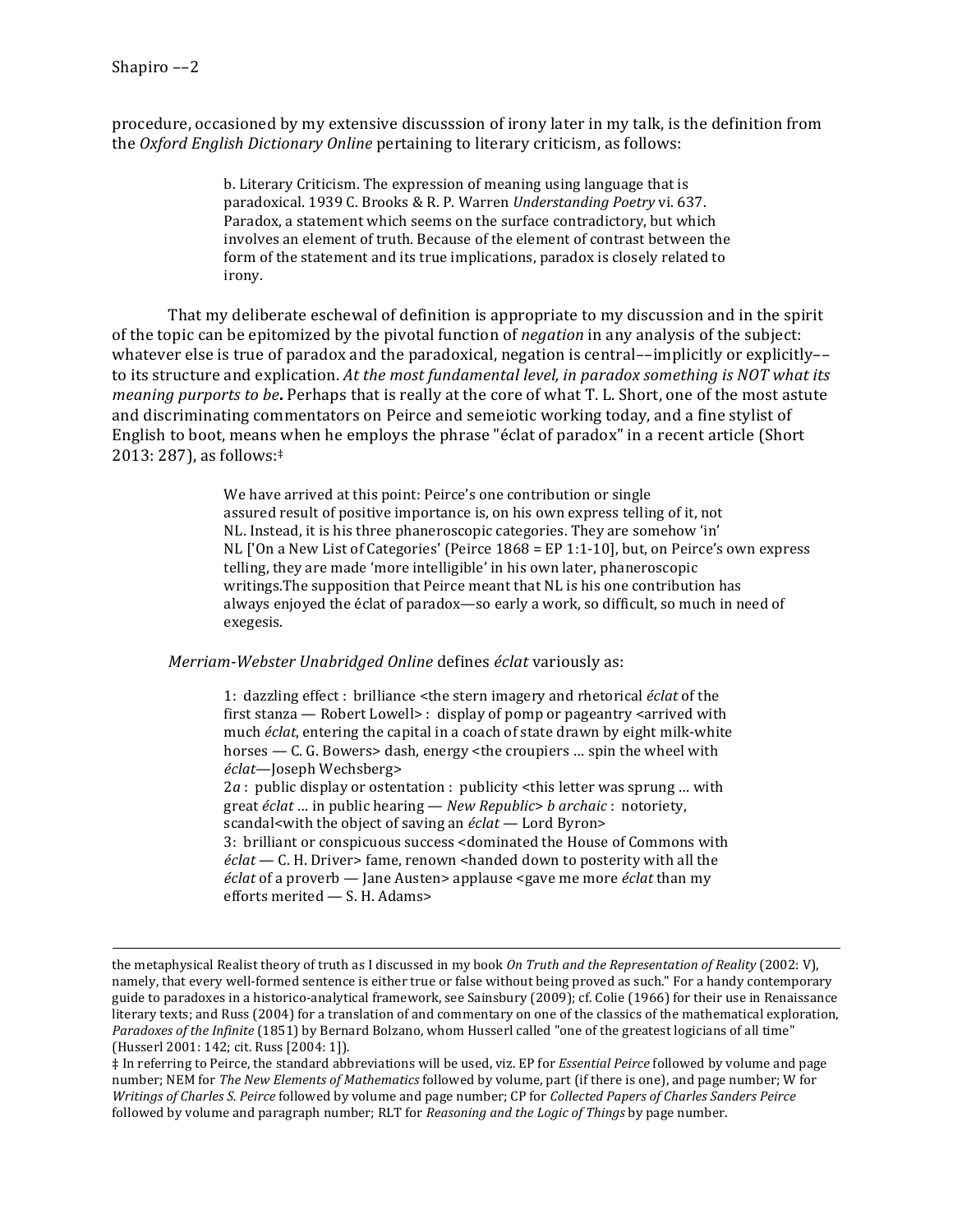Quine (1976: 1) asks on the very first page of his famous essay, "The Ways of Paradox," first published in *Scientific American* (1962),

> May we say in general  $\dots$  that a paradox is just any conclusion that at first sounds absurd but that has an argument to sustain it? In the end I think this account stands up pretty well.

He then qualifies his account by commenting (ibid.):

But it leaves much unsaid. The argument that sustains a paradox may expose the absurdity of a buried premise or of some preconception previously reckoned as central to physical theory, to mathematics, or to the thinking process. Catastrophe may lurk, therefore, in the most innocentseeming paradox.

To get out of this bind, Quine then distinguishes between two kinds of paradox, those he calls "veridical" (paradoxes "where what is established is true") and those he calls "falsidical:"

> In a falsidical paradox there is always a fallacy in the argument, but the proposition purportedly established has furthermore to seem absurd and to be indeed false. (Quine 1976: 3).

Restating and slightly amplifying Quine's distinction, in Sorenson's words from his recent book, *Paradox: Philosophy and the Labyrinths of the Mind* (2005: 351),

> Quine does not mean that all sustaining arguments are *sound*, for he thinks many paradoxes are false conclusions [= "falsidical" paradoxes]. Nor does Quine think that all sustaining arguments for falsidical paradoxes are fallacious.

Leaving Quine aside (which is where he belongs, given his unreconstructed logical positivism!), I want to mention some ideas on what constitutes a paradox––more or less at random--that came to me when I was preparing my keynote. Begging your indulgence for the moment and without covering the waterfront (even though we're in Seattle!), here are some talking points for your consideration before getting to some meatier matter.

## **(1)%"chance%begets%order"§**

 $($ 

Peirce, in his 1893 article "Evolutionary Love", says (EP 1: 358):

"The Origin of Species was published toward the end of the year 1859. The preceding years since 1846 had been one of the most productive seasons, --or if extended so as to cover the great book we are considering, *the* most productive period of equal length in the entire history of science from its beginnings until now. The idea that chance begets order, which is one of the corner-stones of modern physics ... was at that time put into its clearest light."

Earlier, in his article 'The Fixation of Belief" from 1877, Peirce had commented:

"Mr. Darwin proposed to apply the statistical method to biology. The same thing had been done in a widely different branch of science, the theory of gases. Though unable to say what the movements of any particular molecule of a gas would be on a certain hypothesis regarding the

 $§$  This phrase is evidently original with Peirce. For an illuminating textual examination of Darwin's tergiversations regarding the role of chance in evolution, see now Johnson (2015).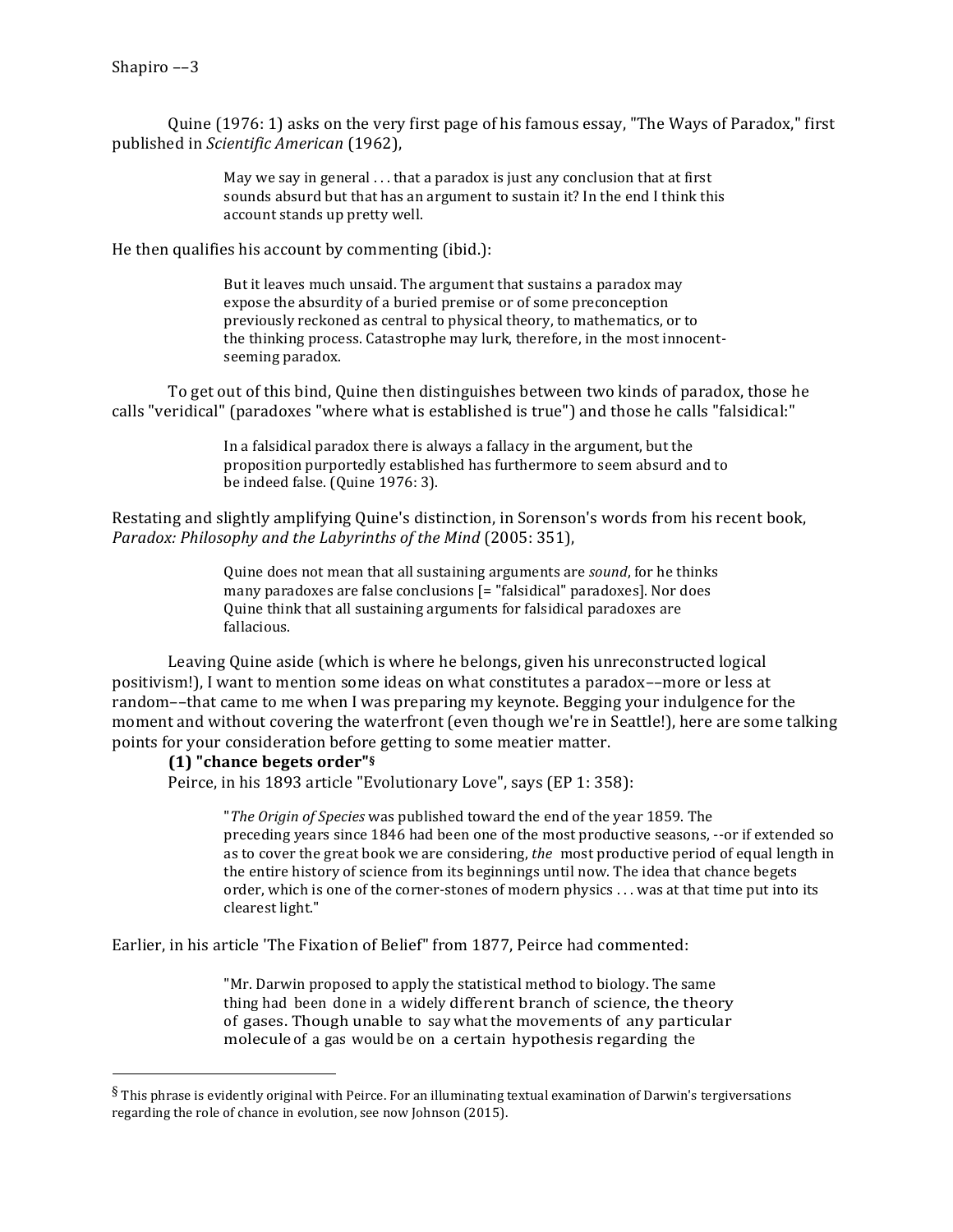constitution of this class of bodies, Clausius and Maxwell were yet able, by the application of the doctrine of probabilities, to predict that in the long run such and such a proportion of the molecules would, under given circumstances, acquire such and such velocities; that there would take place, every second, such and such a number of collisions, etc.; and from these propositions were able to deduce certain properties of gases, especially in regard to their heat-relations. In like manner, Darwin, while unable to say what the operation of variation and natural selection in any individual case will be, demonstrates that in the long run they will adapt animals to their circumstances." [EP1:111]

# **(2) equal vs. equivalent (the identity paradox)**

Because the philosophy of mathematics has always had to do with paradoxes of one kind or another, it may be pertinent to mention that what is called non-standard analysis and identified with the discoveries of the late twentieth-century mathematician Abraham Robinson makes a point of emphasizing that the relation of equality must be superseded by the relation of equivalence in order to understand certain fundamental concepts such as continuity and the continuum.\*\* In this regard, as a linguist, I would like to call attention to what may be called "the identity paradox" or "the paradox of the equals sign" as it pertains to language. This will serve as an introduction to my later discussion of continuity in greater detail as it bears on the notion of paradox.

# **(2a) continuity%and markedness**

(((((((((((((((((((((((((((((((((((((((((((((((((((((((

The idea of continuity, or unbrokenness, which is the leading idea of the differential calculus and of all the useful branches of mathematics, plays a very great––if covert––part in all scientific thought, not least in linguistic theorizing. Mathematics, despite its fundamental allegiance to purity and the ideal, is also an observational, experimental science of diagrammatic thought. When language is viewed as a patterned system of cognized relations, the method of investigating the pattern comes close in spirit to mathematical reasoning. This is particularly true when the relations are understood to be points on a continuum, similar to the "cuts" a topological analysis would identify in the mathematics of spatial relations. Linguistic oppositions are analogous to such "cuts" because they are simultaneously discrete and mutually contingent points along the form/content continuum that informs all language structure. Such points, when cumulated, are equivalent to the inventory of linguistic categories in any natural language. While oppositions are based on the idea of mutual exclusivity, in language (as distinct from logic) they are to be understood fundamentally as reintegrated in language use and language history by their inherence in a continuum where gradience or contrast subsists alongside polarity.

Markedness is a formal universal, a property of all oppositions in language and culture, which superimposes a value system on the network of oppositions. Markedness theory investigates the interaction between the form and the substance of linguistic oppositions, and it is this dual focus that binds the theory to the idea of continuity in the mathematical sense.

A "topological" approach to language structure inspired by Jakobson's articulation of the affinities between mathematical reasoning and the conceptualization of grammatical relations––by the language user as well as the language analyst––is embedded in the framework of a linguistic theory that takes the form of meaning, i. e., markedness, to be the key to the understanding of language structure.

<sup>\*\*</sup> See Robinson (1979). Peirce is now commonly regarded as a forerunner of topology (which he called "topics") and nonstandard analysis (cf. Johanson 2001). See the new collection of his contributions to the philosophy of mathematics (Peirce 2010); also the companion volume of essays analyzing his contributions (Moore 2010).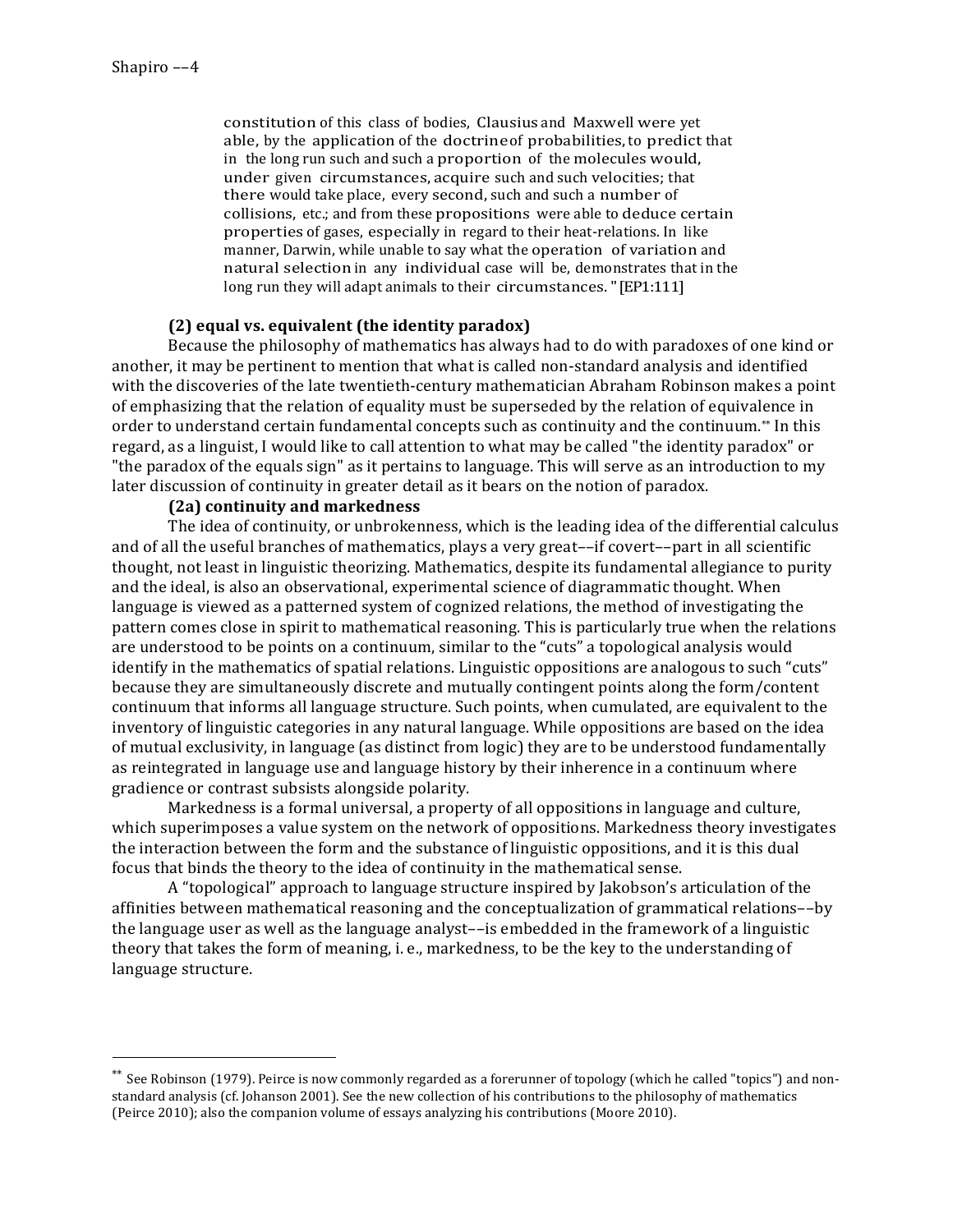All contemporary linguistic theorizing is structural in the sense of this conception of language as a system of patterned relations. (More about structure later.)<sup>††</sup>

# **(3)%general%vs.%particular**

The relation between generals and particulars contains a paradoxical element that tends to be overlooked. A more thorough examination of the relation will come later under the compass of the old controversy between nominalism and realism. Here I would like to mention only the matter of change in language as a fertile ground for considering the general and the particular in the context of paradoxicality. A focus on innovation in language provides a handy way to bring out some of the salient points.

The matter can be put in terms of what are called "spontaneous innovations" in language. $\ddot{\tau}$ Spontaneous innovations are the innovations by which speakers interpret as regular variation what is objectively mere fluctuation. Spontaneous innovations play an important role, for instance, in low-level phonetics. It is through spontaneous innovations that the naturally occurring mutual adjustments of contiguous phonic elements (intrinsic allophones) are elevated to conventional, that is, rule-governed indexes (extrinsic allophones). By such innovations, phonetic fluctuation––that is, to put it in Saussurean terms, the amorphous sound material just beyond what is linguistically formed––is given linguistic form as rules of allophonic variation and, in this way, semioticized. The resulting variation, which originates as the upshot of individual spontaneous innovations, is idiosyncratic at first and may gain currency only if it is ascribed social value.

The likely reason why spontaneous innovations arise is that our ability to acquire language is so superior to the task that even the merest cues––paradoxically!––may suffice for the identification of some existing regularities, and even random fluctuations may be interpreted as rule-governed variation. If this is so, learners must bring to many of their analytic decisions definite expectations regarding the kinds of values to assign to alternative expressions and the kinds of phonetic dimensions to pick out for allophonic variation. For example, alternative expressions become indexes of social group membership, but never of hair color, body height, or other physical characteristics. Similarly, allophonic alternations are created which highlight existing phonemic distinctions, not in any conceivable, random way, but in apparent accordance with universal regularities.

If spontaneous innovations are readily adopted and acquired by members of a community, even though they serve no immediate communicative purposes in discourse, the reason may well be that they serve essential functions in their grammar.

# **(4) meaning by indirection (the uniqueness of human language)**

"Heads roll at the Vatican bank," was the opening statement of a radio broadcast ("Marketplace Morning Report," NPR), which any person with a sufficient knowledge of English automatically understood to mean nothing to do with decapitation literally, only metaphorically, i. e., in a transferred sense, via the visceral image used in English to connote persons who had been dismissed from their positions.

This business of saying one thing and meaning another––and being understood correctly nonetheless--is a paradox at the very heart of human meaning.

The tropological use of language, which can be called *meaning by indirection*––NB the privative (= negative) prefix *in*-!-- is the unique semiotic capacity of the human species. Despite claims in the animal ethology literature about primates like chimpanzees and bonobos, and even non-primates like parrots and whales, nothing reported about the communication systems of

<sup>&</sup>lt;sup>††</sup> Particular attention should be paid in this context to the notion of *value*, which occurs only in culture and never in nature. Whether there are laws by which values are adopted and distributed––in language or in culture more broadly––is a question to be answered affirmatively, but that is a subject for another essay.

<sup>#</sup> For a thorough analysis of the topic, see Andersen (1989), from which my discussion here is adapted.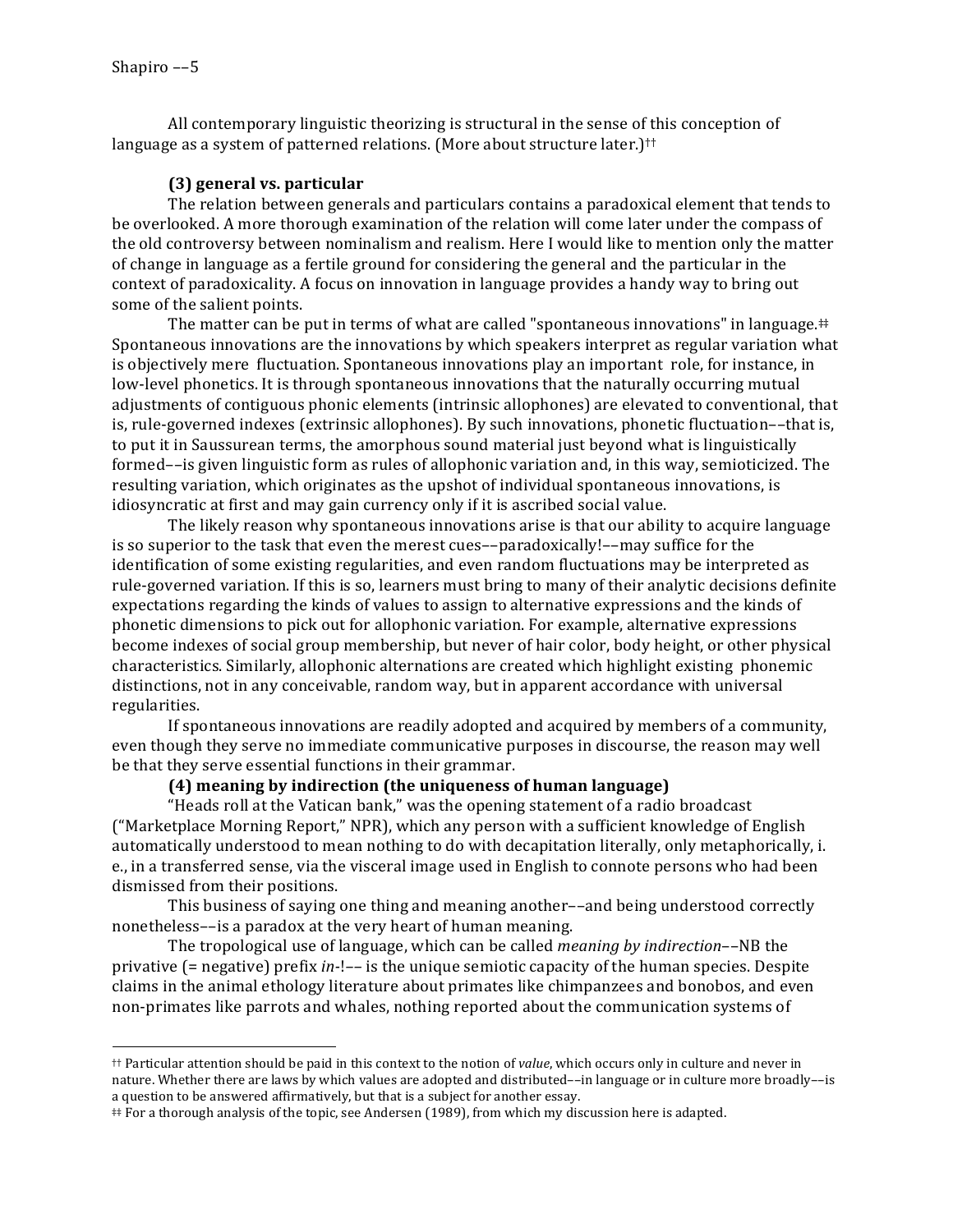animals (including mimicry, camouflage, and other forms of deceptive behavior) is even remotely comparable to the capability at the heart of human language, namely the routine ability of saying one thing while meaning another––and being understood correctly.

American public discourse is full of clichés, especially of the figurative kind, so that shallow phrases like "low-hanging fruit" and "kick the can down the road" are inevitably to be met with at every turn. In fact, there are certain speakers––not just politicians or persons in the media––who cannot put anything into words without resorting to locutions of this sort. By extension, the use of figurative expressions from one stylistic domain in referring to material in another––for instance, calling a physician's practice a "hustle" (without any necessary pejorative connotation)––is to be regarded as yet another prevalent form of linguistic self-indulgence.

In all such instances, what we have in current speech is a tilt toward meaning by indirection, which amounts to an avoidance of precision. Plainspokenness and direct designation of concepts and actions are sacrificed at the altar of what is erroneously taken to be enhanced expressiveness, whereas all that this discourse strategy achieves is a reliance on clichés and dead tropes that exposes their utterers' fundamental impoverishment of thought.

## **(5) invariance under transformation**

 $($ 

Before going too much further before ending, I want to touch on another seeming paradox, which is at the heart of structuralism in all disciplines, namely the idea that no matter how much variation there is in the physical reality we perceive, wherever there is order and not mere flux, the principle of this relation is what is called "invariance under transformation." An invariant is present *immanently as law* no matter how much the data fluctuate. That is the core of structure.

It might be useful at this point in the discussion to try to be more specific about what  $I$ consider to be structuralism. Perhaps I can clarify my understanding by casting it in terms of Peirce's synechism, the doctrine of continuity that qualifies as the all-embracing framework for Peirce's whole philosophy.§§

The general characterization of continuity in Peirce can be reified by seeing how he aligns it with his mathematics, specifically with what comes to be called topology or non-standard analysis. Speaking of topological space, Peirce qualifies it as continuous in the event it meets either of two conditions: it must return to itself or contain its own limits. If it is "unbroken", it must return to itself; if it has limits, such limits represent a breach of continuity, manifested as "topical singularities" of a lower dimensionality than that of the continuum itself. In two-dimensional space the limits can be either points or lines. In the case of a line, the topical singularity is itself continuous, but it is a continuum of a lower dimensionality than that of the space that contains it: "so space presents points, lines, surfaces, and solids, each generated by the motion of a place of lower dimensionality and the limit of a place of next higher dimensionality." (CP 1.501).

In this manner a whole series of continua of varying dimensionalities can be envisaged, embedded within one another, with any continuum of N dimensions having as its limit, in the form of a topical singularity, a continuum of not more than  $N-1$  dimensions. Dimensionality, then, is conceived as a topological characteristic of continua.

Applying these topological ideas to the analysis of the hierarchical structure of simultaneous syntagms in semiosis, such as that of phonemes or tropes, we can identify syntagms with continua and rank relations with dimensionalities. (This matches, in a shorthand version, some of the late Kenneth Pike's main ideas about language structure.) The segmentation of the continuum into elements that are organized hierarchically is attended by boundaries between them, corresponding to the idea of limits in topological space.

Language and culture are organized into continua that illustrate Aristotle's conception of a continuum as containing its own limits. Every element of a syntagm is to varying extents both

<sup>§§</sup> See Locke (2000) for an analysis of synechism as the overarching concept in Peirce's understanding of his own philosophy.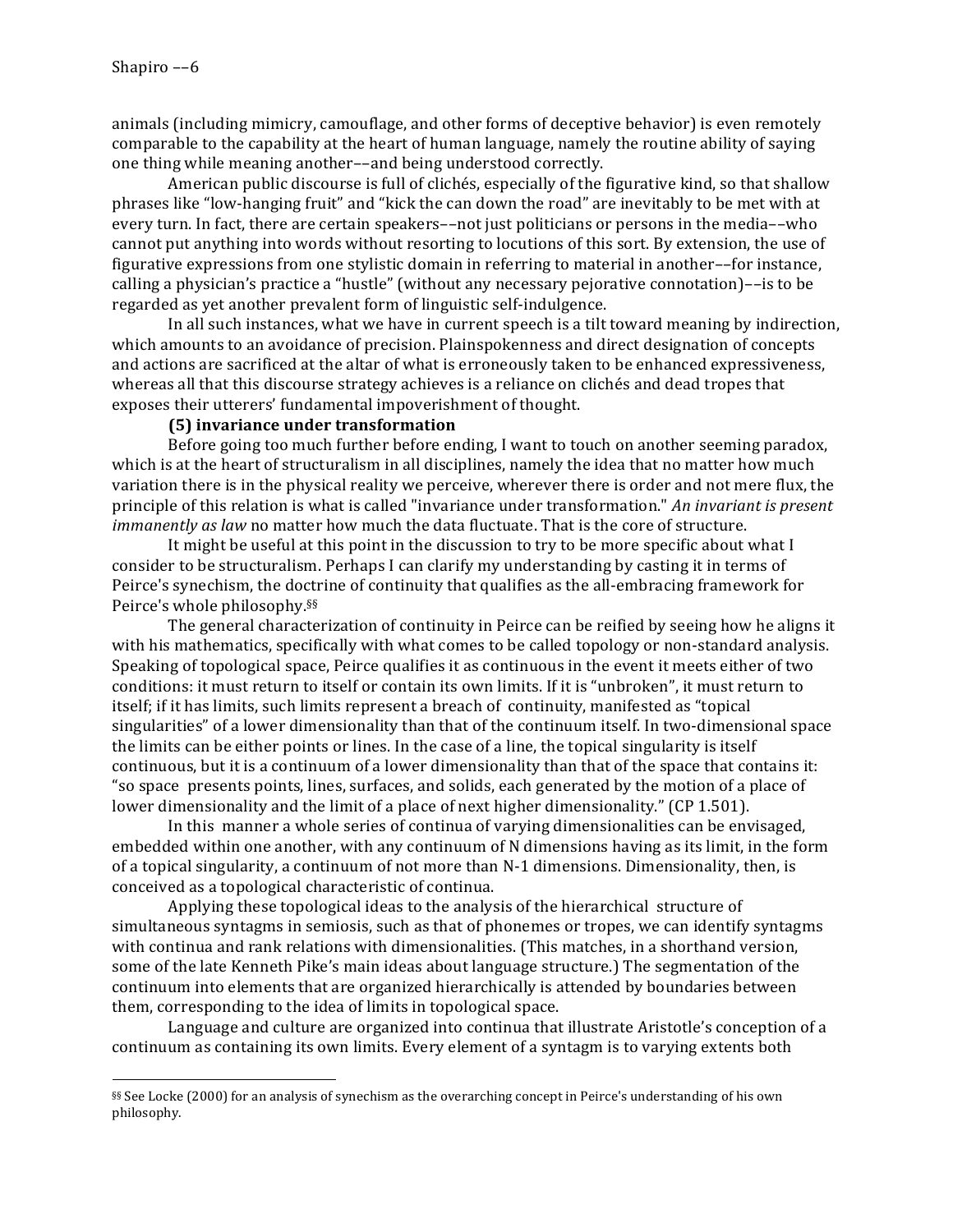distinct (bounded) and conjoined with every other. (In "The Law of Mind" [1892] Peirce uses the example of a surface that is part red and part blue and asks the question, "What, then, is the color of the boundary line between the red and the blue?" [CP 6.126]). His answer is "half red and half blue".) With this understanding we are reinforced in the position that the wholes (continua, gestalts) of human semiosis are simultaneously differentiated and unified.

But perhaps the question we really need to ask is: what is simultaneity as such? And more precisely: does simultaneity have parts? We know that in visual perception the parts of a whole (gestalt) are presented simultaneously and can be apperceived totally, severally, or serially, depending on the particular focus prompted by interest and attention. But in non-spatial terms, again, is simultaneity as such stratifiable into levels or components?

One of the examples Peirce cites by way of exploring the relation between time and continuity suggests a positive answer. In "The Law of Mind" Peirce says: "what is present to the mind at any ordinary instant, is what is present during a moment in which that instant occurs. Thus, the present is half past and half to come."(CP 6.126). This idea about time is congruent with his fundamentally Aristotelian position concerning the properties of a line––which for Peirce was any line, not necessarily a straight line, and for Aristotle an irreducible geometrical object. Thus if a line is divided into two halves, called line intervals, then the endpoints of both segments are loci; and "a line interval by the mere fact of existing as a line interval 'defines,' as it were, its endpoints. They are abstract properties of the line interval itself, and the notion of a line interval with no endpoints is senseless" (Ketner and Putnam [1992] in RLT: 40). When the original line is reconstituted. the two middle endpoints once again coincide at the point of division as one point. This point which is capable of splitting into two corresponds exactly to the moment of the present that is simultaneously half past and half future.

We can perhaps get a firmer grasp on the nature of simultaneity by looking at the continuum from a slightly different point of view, suggested by another of Peirce's examples (from his eighth and final Cambridge Conferences Lecture of 1898, "The Logic of Continuity"), which deserves to be cited in full (RLT:  $261-2$ ):

> Let the clean blackboard be a sort of Diagram of the original vague potentiality, or at any rate of some early stage of its determination. This is something more than a figure of speech; for  $\alpha$  after all continuity is generality. This blackboard is a continuum of two dimensions, while that which it stands for is a continuum of some indefinite multitude of dimensions. This blackboard is a continuum of possible points; while there is a continuum of possible dimensions of quality, or is a continuum of possible dimensions of a of possible dimensions of quality or something of that sort. There are no points on this blackboard. There are no dimensions in that continuum. I draw a chalk line on the board. This discontinuity is one of those brute acts by which alone the original vagueness could have made a step toward definiteness. There is a certain element of continuity in this line. Where did this continuity come from? It is everything upon it continuous. What I have really drawn there is an oval line. For this white chalk-mark is not a line, it is a plane figure in Euclid's sense, a surface, and the only line [that] is there is the line which forms the limit between the black surface and the white surface. Thus discontinuity can only be produced upon that blackboard by the reaction between two continuous surfaces into which it is separated, the white surface and the black surface. But the boundary between the black and white is neither black, nor white, nor neither, nor both. It is the pairedness of the two. It is for the white the active Secondness of the black; for the black the active Secondness of the white.

In this image of blackboard and chalk mark we have the perfect visual analogue of the simultaneous syntagm in human semiosis, which is a continuum ramified by discontinuities that are themselves continua. In this structure, the boundary between the components of the syntagm is not only necessarily present but plays the crucial role of binding and separating simultaneously.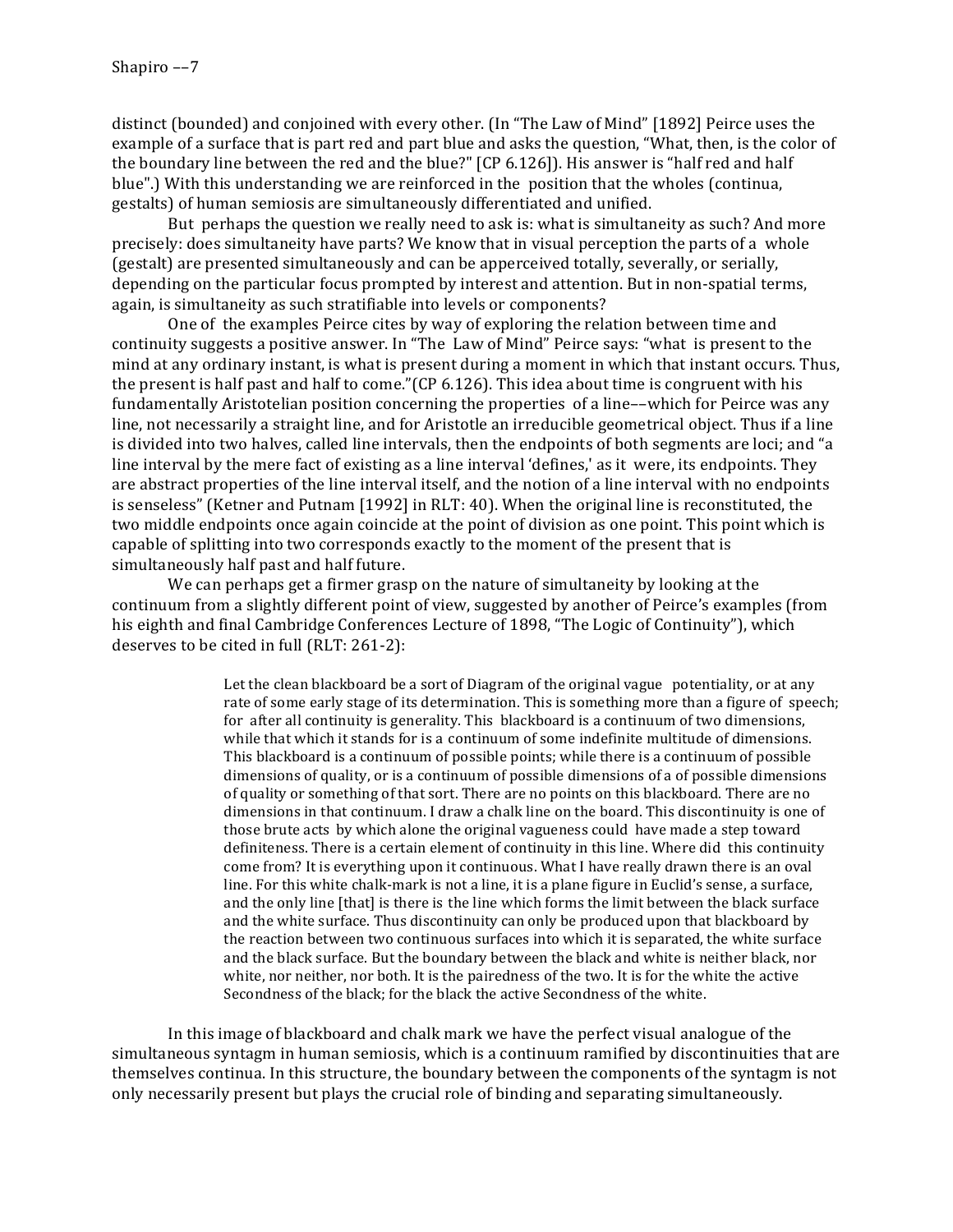# **(6)%continuity%and%infinitesimals%(no%such%thing%as%the%present)**

Peirce's prescient conception of continuity can be effectively glimpsed through the prism of infinitesimals, which before the advent of Robinson's nonstandard analysis and of topology used to be considered either non-existent or paradoxical or both. Here is how Kelly Parker puts it in his very useful book, *The Continuity of Peirce's Thought*:

> Infinitesimals, conceived as parts of a linear continuum, are the formal mathematical paradigm for very small parts of any continuum. Neighboring infinitesimals are indiscernible and hence identical; yet because they are potentially ordered, they are potentially different. As William James puts it, the mathematical notion of the infinitesimal embodies "the whole paradox of the same and yet nascent other, of an identity that won't keep except insofar as it keeps failing." In chapter 4 I described how Peirce might have reasoned through this paradox. The merits of that argument could be discussed at length, but the important thing here is to recognize that for Peirce the paradox was only apparent. There is, in his view, a perfectly consistent con ception of mathematical entities that embody both identity and difference, whose mode of relation is genuinely triadic, and which are truly continuous. (Parker 1998:103)\*\*\*

When it comes to thinking about time as a continuum, Peirce makes the case for the paradoxical notion that there is no such thing as the present, to wit:

> If time flows, no instant has an absolutely independent identity. It is so far independent that an instantaneous state of things may be supposed to exist absolutely at that instant alone. But a duration which begins or ends at that instant cannot properly be said absolutely to contain or absolutely to exclude that instant. (NEM 3:747)[in Parker 1998: 84]

Three exemplifications of paradox that are of personal provenience will conclude my talk. The first has to do with grammatical hypertrophy, which I characterize as *a failure of thought*.

# **(7)%grammatical%hypertrophy**

Members of a speech community use linguistic innovations to signal a variety of messages, such as 'stronger meaning', 'group solidarity', 'greater intimacy', or their opposites. Innovations can be motivated not only by strictly linguistic reasons but by systems of values that also apply to aspects of human behavior beyond speech. Particularly frequent in present-day American English are spontaneous grammatical innovations that redundantly repeat, duplicate, or extend elements of their traditional normative counterparts without any apparent gain in communicative content. Pleonasm is the most familiar category of such hypertrophic forms, some of which have in fact become part of the norm. A rational explication of such changes rests on the key assumption that any novel expression, apart from the content invested in it by grammar and pragmatics, has a specific value––or connotative content––by virtue of being different from a traditional expression with the same grammatical and pragmatic content. But in a more abstract sense such changes are ultimately to be explained as instantiations of broader cultural and ideological values. Here are data drawn largely from media and colloquial language and grouped by grammatical categories. I view these examples as instances of paradox.<sup>†††</sup>

I. CONTEXTUAL HYPERTROPHY

(((((((((((((((((((((((((((((((((((((((((((((((((((((((

(1) "There was a moment back in 2002 when  $\ldots$  [opening sentence]" (Caryn James, "Aniston Agonistes: Good Girl, Bad Choices," *NYT*, 6/5/06, p. B1)

<sup>\*\*\*</sup> On Peirce and his treatment of infinitesimals, see also Herron (1997).

<sup>&</sup>lt;sup>†††</sup> *NYT* = *The New York Times* (all references are to the National Edition), ME = "Morning Edition", NPR = National Public Radio.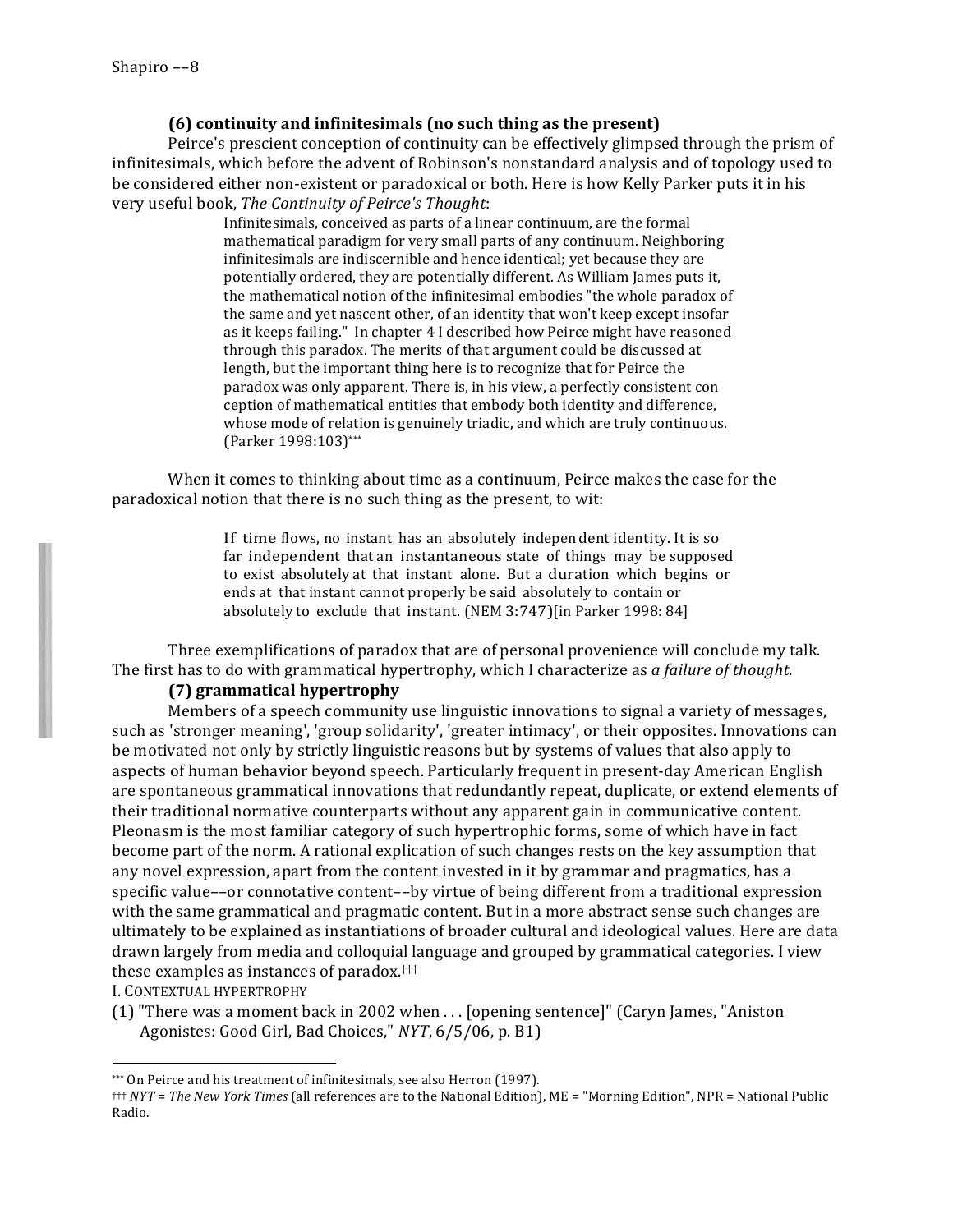- $(1')$  "The author of seven other books, she was a fellow at the library when she first got the idea back in 2001, on 9/11" (Patricia Cohen, *NYT*, 2/14/08, B9)
- (2) "But none has gone quite so spectacularly to the bad as John Amery, the elder son of Churchill's old friend and wartime Secretary of State for India, who ended up being hanged for treason in 1945. Back in 1949 Amery was one of the subjects  $\dots$ 
	- (John Campbell, "Nasty and Short," TLS, November 18, 2005)

(3) "back in January" – said in February (unidentified man, viva voce; cf. [way] back [when]) II. ANAPHORIC HYPERTROPHY

- $(4)$  "The days when blue-collar work could be passed down the family line, those days are over." (Gay N. Chaison, Prof. of Labor Relations, Clark Univ., quoted in *NYT*, 11/19/05, p. B7]
- (5) my sister-in-law, she  $\dots$  [possible interference from Romance langs.]
- III. MORPHEMIC HYPERTROPHY, INCL. HYPERURBANISMS
- (6) irregardless (7) begrudgingly (8) harken back
- (9) informant [vs. informer]  $(10)$  prior to [instead of before]
- $(11)$  "'He is entirely correct [instead of "right"],' Mr. Cheney said on Tuesday at Fort Drum, N.Y., referring to Mr. Lieberman."  $(NYT, 12/10/05, p. A1)$
- (12) "upspike" on the model of uptick (unidentified woman interviewee, NPR, "ME,"  $5/31/06$ )
- $(13)$  purchase [instead of buy]
- $(14)$  incorrect [instead of wrong]
- (15) academia [instead of academe]
- $(16)$  usage [instead of use]
- (17) "For the past 88 years  $\dots$  when public sentiment against Germany was at a feverish pitch." (Jim Robbins, "Silence Broken, Pardons Granted 88 Years After Crimes of Sedition," *NYT*, 5/3/06, p. 1)
- (18) "Clinton will be adjudicated by ..." [instead of "judged by"] (William Bennett, "CNN Today," 12/26/97)
- (19) "Can I importune on you for an extra ticket?" (male theater reviewer, viva voce, Los Angeles, 6/4/06)
- IV. EXCESSIVE REPETITION [three instead of two said without emphasis]
- $(20)$  day after day after day
- $(21)$  side by side by side
- $(22)$  step by step by step
- (23) "ran down and ran down and ran down ... ran up and ran up and ran up ..." (Allan Sloan, commentator, NPR, "Marketplace," 6/5/06)
- V. PLEONASM (NB: standard and semi-standard pleonasms, e.g. friend of mine, advance planning, prior experience, component parts, close scrutiny, etc.)
- (24) "share ... in common" (Donald Rumsfeld, Secy. of Defense, Press Conference, CNN, 4/15/03)
- $(25)$  share ... similar ... (26) exactly right
- $(27)$  continue on  $(28)$  equally as
- (29) "The ability of the Congress to be able to  $\dots$ ." (James Sensenbrenner, NBC, "Meet the Press," as heard on NPR, "ME,"  $5/28/06$ )
- (30)"...add some additional policemen to patrol ..." [twice in the same utterance] (Mark A.R. Kleiman, Prof. of Public Policy, UCLA, KPCC.FM, "Zócalo," 5/28/06); also heard on KPCC.FM: "receive a receipt;" "receive a warm reception"
- (31) "With graduation ceremonies coming right up around the corner ..." (Joel Rubin, *Los Angeles Times*, interviewed on KPCC.FM, 5/24/06)
- (32) "previous precedent" (unidentified male law professor, Northwestern Univ., NPR, "ME," 1/10/06)
- (33) "two minutes twenty-five seconds left on the clock" (Frank Deford, commentator, NPR, "ME," 12/7/05)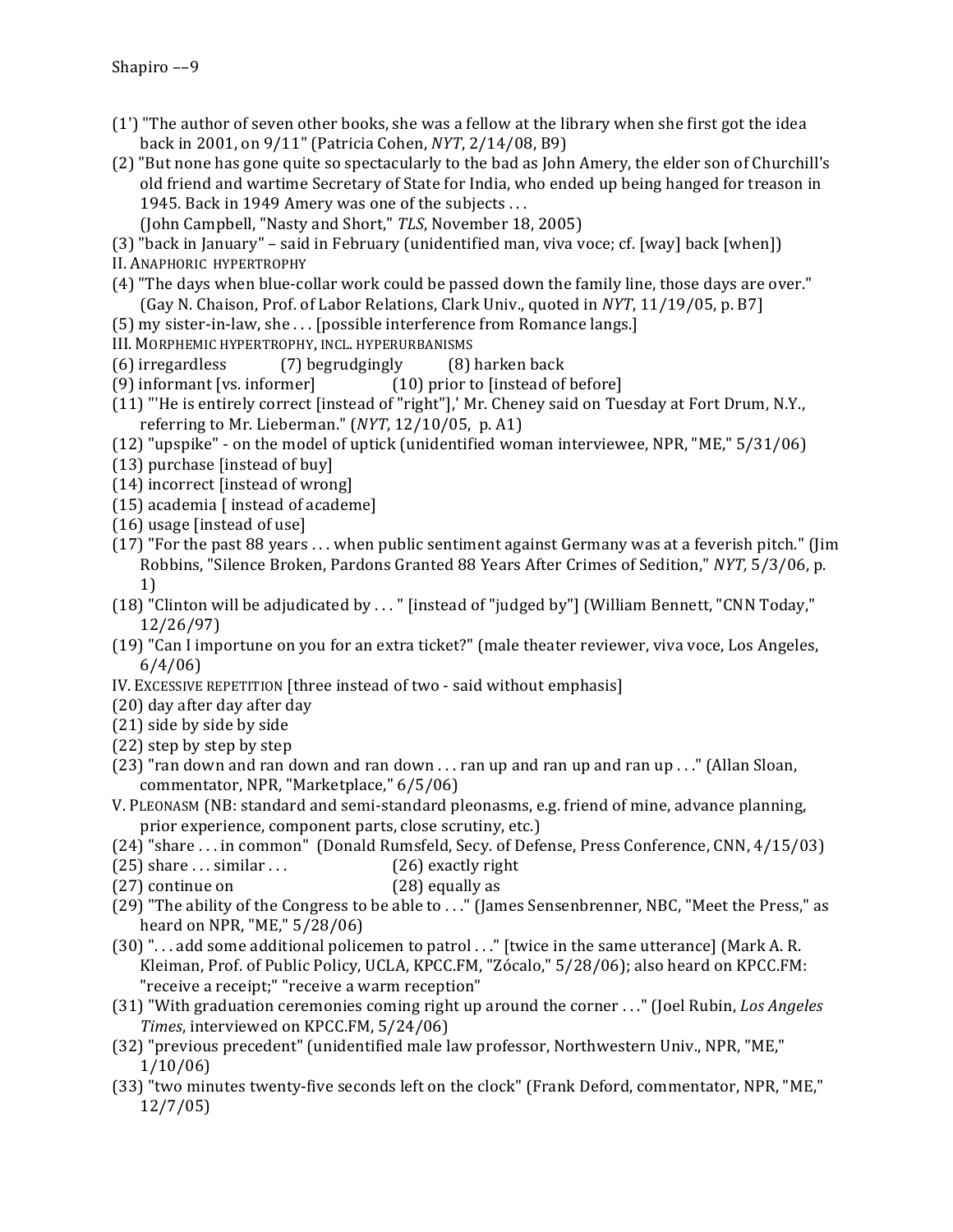- (34) "Moussaui...intentionally lied..." (Anne Hawke, reporter, NPR News,  $4/3/06$ )
- (35) "But far too many seemed to be innocents or lowly foot soldiers..." (Editorial, NYT,  $3/8/06$ , p. A26)
- (36) It is simply that simple." (Sen. Diane Feinstein, quoted in  $NYT$ ,  $1/25/06$ , p. A16 also heard on NPR)
- (37) "I for one would have very strong opposition to any kind of star chamber proceeding that's held in private." (eadem, quoted in *NYT Magazine*, by William Safire, "On Language," 1/17/99, p. 18)
- (38) "The one statistic that keeps China's leaders up awake at night is  $\dots$ ." (Andy Rothman, stock) broker, NPR, Marketplace, 1/16/06)
- (39) "As we advance ahead timewise . . ." (Bob Stokes, weather forecaster, The Weather Channel, 10/25/99)
- $(40)$  "Each video contains two 1-hour episodes on each video." (attributed to Columbia House) [home-video mail-order company], by William Safire, "On Language," *NYT* Magazine, 7/18/99,  $[p, ?]$
- (41) "Currently as of now we have spent  $\dots$ " (Rep. Jerry Lewis, "Newshour," PBS, 7/27/99)
- (42) "My other fellow senators . . ." (Sen. Robert Bennett, "CNN Saturday," 1/23/99)
- $(43)$ "...four straight days in a row" (stock broker, viva voce, Manchester, Vt., 1999)
- $(44)$ "...also received cash payments as well." (unidentified news reader, "World Today," CNN, 1/24/99)
- (45)"...increasingly more violent." (John W. Slattery, letter to the editor, *NYT Magazine*, [?/?/]99, p. 14)
- (46) "Obviously I'm stating the obvious." (lawyer, viva voce, Manchester, Vt.,  $6/6/06$ )
- (47) "Kissinger and Putin met at Putin's country *dacha.*" (Daniel Schorr, commentator, NPR, "All Things Considered,"  $6/7/06$ ); cf. "shrimp *scampi*," "PIN number," etc.
- (48)"...to move progress (in the Serbia Kosovo negotiations) forward ..." (Emily Harris, reporter, NPR, "All Things Considered," 7/24/06)
- (49) "It was like, "Oh, my God, we're on the cusp of something big about to happen",' Mr. Washington said." (Diane Cardwell, "Daring to Believe, Blacks Savor Obama Victory," NYT,  $1/5/08$ , p. A1)
- VI. HYPERBOLE
- $(50)$  absolutely  $(51)$  great, tremendous, terrific, awesome, etc.
- VII. DEICTIC ADVERB ([out] there, here)  $\Rightarrow$  interpretation: avoidance of "placeless existence;" cf. "be/have in place"
- (52) "There's a real world out here where people are offered . . ." (Ruth Lewin Sime, letter to the editor, *NYT*, 6/5/06, p. A22).
- (53) "There's a lot of sadness here." ((in a context where the place has already been stipulated) attributed to Jamie Dettmer, director of media relations, Cato Institute, in "Columnist Resigns His Post, Admitting Lobbyist Paid Him," *NYT*, 12/17/05, p. A15)
- (54) "Where's your heart rate at?" (female fitness trainer [with a B.A.], viva voce [speaking to a client wearing a monitor], W. LA,  $6/5/06$ ); cf. "What's your heart rate at?"
- VIII. DEICTIC INTRODUCTION
- (55) "The reality is is [that]  $\dots$ "##

 $($ 

(56) "The fact of the matter is is  $[that] \dots$ "

The second exemplification of paradox from personal experience was suggested by the only comment my old and dear friend, the outstanding historical linguist Raimo Anttila, whose book *Historical and Comparative Linguistics* (2nd ed.,1989) is a classic and remains to this day the best introduction to the subject, made to me when I informed him that I would be giving the keynote

<sup>###</sup> See Shapiro and Haley (2002) for a detailed analysis of this phenomenon.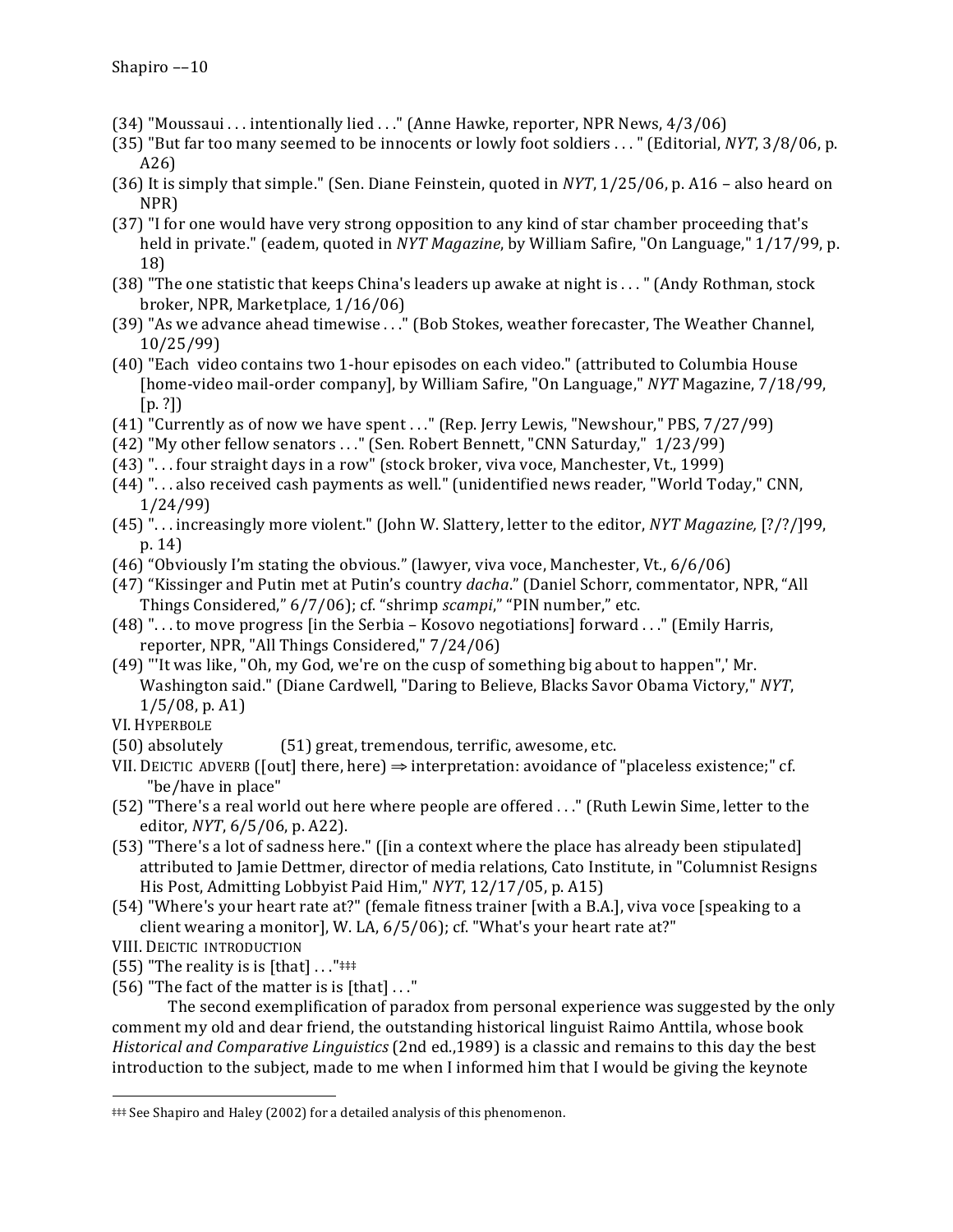address to the SSA on paradox. Anttila said in a tone of utter scorn and consummate disdain: "The very fact that Chomskyan linguistics became the dominant paradigm is a monumental paradox!"

Apropos of his remark, perhaps an excursus in terms of nominalism vs. realism will help ameliorate if not resolve his paradox.

#### **(8) nominalism and realism in linguistics**§§§

Philosophers have always thought of nominalism as a doctrine, not as a practice. They may therefore be excused for having trouble seeing the relation of nominalistic linguistics to the doctrine of nominalism, which is that the former is a way of doing linguistics to which doctrinal nominalists could not object, but that would seem deficient to those who are doctrinal realists. For if there are no classes in reality, but they exist in name only, as doctrinal nominalists claim, then any way of dividing up phenomena, including linguistic phenomena, is as good––or at least as true– –as any other. And by 'nominalistic linguistics' I mean the practice of imposing an arbitrary taxonomy on linguistic phenomena.

This use of terms and concepts from the history of philosophy to make headway in linguistic theorizing may be interesting but also possibly confusing, the latter for the following reason. The linguistic phenomena classified might include linguistic universals (the Peircean 'types') as well as linguistic individual events (the Peircean 'tokens'). And one who is familiar with the nominalist/realist distinction as a matter of doctrine only might naturally suppose that by 'nominalist linguist' is meant one who denies the reality of linguistic universals. That, of course, would be an application of the nominalist doctrine to linguistic phenomena; but that, one can see now, is distinct from nominalist linguistics as a practice or method. Nominalism as a practice would not necessarily deny that universals are real; rather, it consists in deciding their classification arbitrarily--both their classification into subtypes, if they are segregated from individuals, and whether to so segregate them. Even their classification as real or unreal would be quite arbitrary.

The Chomskyan search for deep structure and generative principles looks relatively realist from a doctrinal point of view. [In using the label 'Chomskyan', I intend to let it refer not only to Chomsky himself (including the latest tergiversations) but to all the latter-day offshoots of transformational-generative grammar as well––even those like Natural Phonology and Morphology or Optimality Theory that claim to be founded on principles that diverge from Chomskyan linguistics.] For whether or not surface phenomena are conceptualized in terms of types as well as tokens, the deep structure and principles look like universals, and especially so the way Chomsky and his followers speak of them. Chomsky and his school are nominalist linguists, not realist linguists, because their taxonomy of surface phenomena––the phenomena they wish to explain as following from deeper principles-– is arbitrary. (It would follow that the hypothetical structure must be arbitrary too, for it is justified only by its capacity to explain those phenomena.)

'Realism', of course, is used to designate the opposite of phenomenalism as well as the opposite of nominalism. With respect to doctrine exclusively, not method, Jakobson and his neostructuralist continuators look like phenomenalists in contrast to Chomsky and his followers, since the former seem much more concerned with the description of what is here being called surface phenomena, whereas the latter plunge quickly to the (putative) underlying realities that explain them? One could say that Chomsky is in error for proceeding too quickly: after all, how can he abduce explanatory realities when he is wrong about the explanandum? But this is not so simple an issue as that. For if the classification of phenomena is to be real, not nominal, then it is often impossible to know what that classification is until the underlying realities have been identified. As an example from a domain other than language, consider whether it was possible to know that rusting, fire, and metabolism should be classed together as members of the same natural kind before they were all explained as different forms of oxidation. The circle here is like the

<sup>§§§</sup> What follows is adapted from Shapiro (2001: 193-96).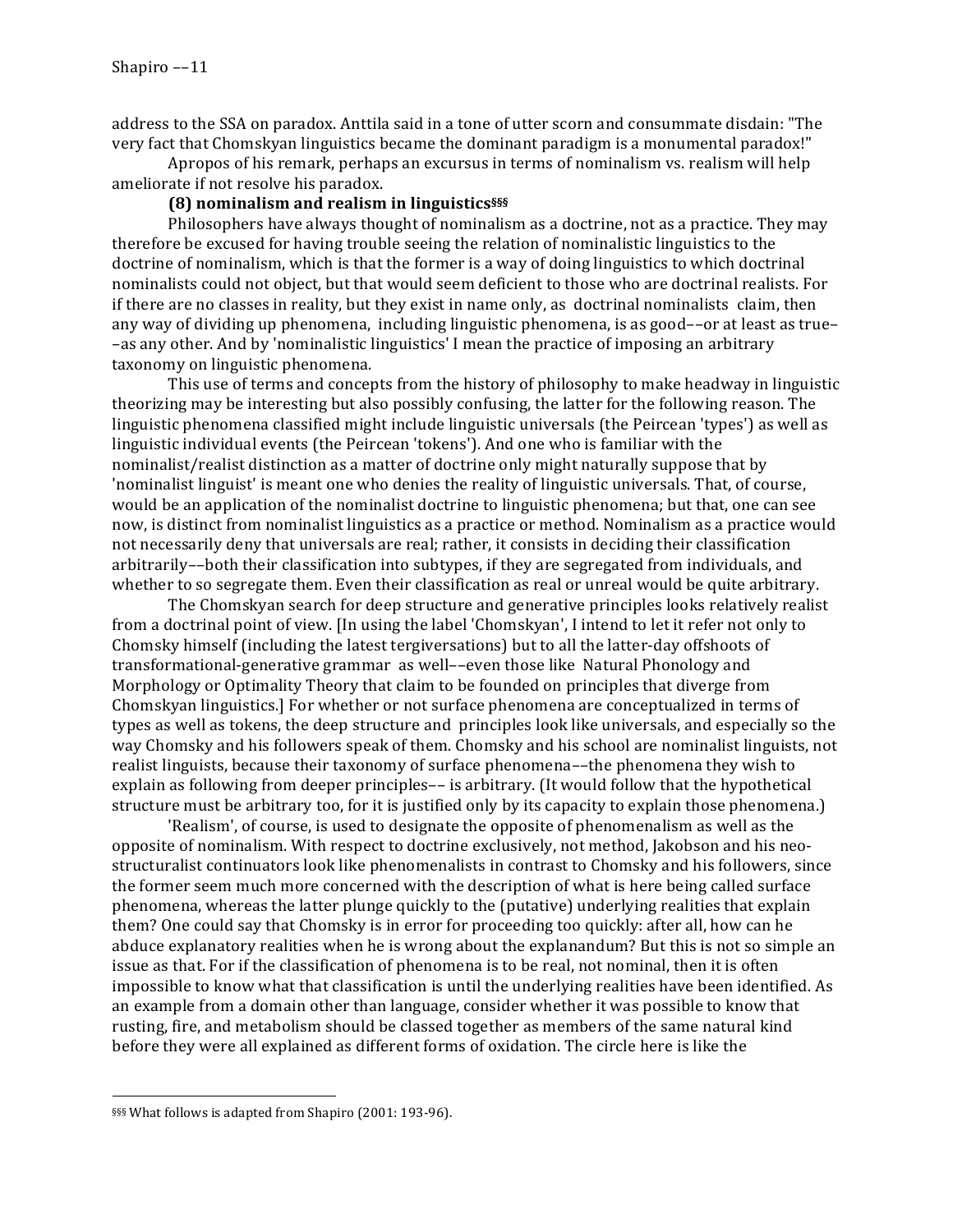hermeneutic circle: the explanans and the explanandum are found together, not first one and then the other.

But there is another way of looking at this which can be identified, mutatis mutandis, with that of semiotic neostructuralism in linguistics. (By 'semeiotic neostructuralism' as applied to the study of language I mean the doctrine and method that emanate from an amalgamation of Jakobsonian linguistics with Peircean semiotics.)

Realism in contradistinction to nominalism (doctrinally) is connected with teleology––or so, at least, Peirce appears to have thought. A natural class is one the members of which exist because each satisfies the same idea. That idea has a certain potency, and hence the class exists independently of anyone's having named it. This idea is consistent with the argument of the preceding paragraph according to which some natural classes may be those classes entailed by a true explanatory theory. But it is not limited to cases where the explanatory structures lie beneath the surface phenomena. Suppose language qua phenomenon has a history, and suppose that history can be understood by postulating goals not involving any underlying mechanisms. For example, linguistic change might be seen as tending toward a more adequate diagrammatization. Then we have a teleological basis for identifying natural linguistic classes, namely those that we have to attend to in order to understand language as diagrammatization. (This too involves a hermeneutic circle: neither the right description of the process nor the goal that explains it can be discovered without also discovering the other.)

If the preceding is a roughly correct account of the linguistic practice of semeiotic neostructuralism, then it would seem that one who espouses the latter is in method, if not in doctrine, a realist as opposed to a nominalist, but a phenomenalist as opposed to a realist, and a teleologist. (T. L. Short (p.c.) points out that there is a methodological use of 'phenomenalist'; for instance, classical thermodynamics is often called 'phenomenal thermodynamics', not because its proponents are phenomenalists in philosophical doctrine but because it formulates the laws of thermodynamics without reference to the atomic theory of matter, which, with Boltzmann et al., was found to explain and quantify those laws.)

(One may doubt whether a semeiotic neostructuralist is a phenomenalist in doctrine. For such a linguist does not deny, in fact, he presupposes that there are realities beyond or beneath language but for which his teleological account of linguistic change would make no sense. That is, there must be flesh-and-blood bodies that speak and listen, and it is their desires and needs that explain why ever more adequate diagrammatization is an inevitable if unintended goal. If the research program subtended by semeiotic neostructuralism can be made to work, then it will indeed conflict with Chomskyan linguistics––and prove superior to it. Here is why.

Chomsky has a rather mechanistic view of language, for all that he understands that the freedom to compose sentences that are original, unpredictable, and yet intelligible is different from the unoriginal, predictable products of strictly mechanical action. His view is mechanistic nonetheless because he simply posits underlying structures by which sentences are to be generated. Possibly in a wider perspective, Chomsky is no more reductively mechanistic than a semeiotic neostructuralist, in a wider perspective, is a phenomenalist. For he no doubt admits (or would admit) that the linguistic universals in our brains are not just there, period, but evolved, with the brain's evolution, as chance variants that were 'selected' by the principle of reproductive success. Similarly, the intentions or needs or felt urgencies to speak or to achieve certain outcomes might explain––but only in a context wider than Chomskyan linguistics–why language's generative mechanisms are used in this way rather than in that. But if we focus simply on the linguist's study, as diversely conceived by Chomsky and the semeiotic neostructuralist, then there is this difference: for the one, the teleology of language is excluded from linguistic explanation, while for the other it is the very stuff of explanation. For the one, linguistic phenomena conform to a describable structure of highly abstract laws, while for the other linguistic phenomena exhibit an intelligible if less abstract, more complicated structure. For the one, the system is a given, and any changes in it are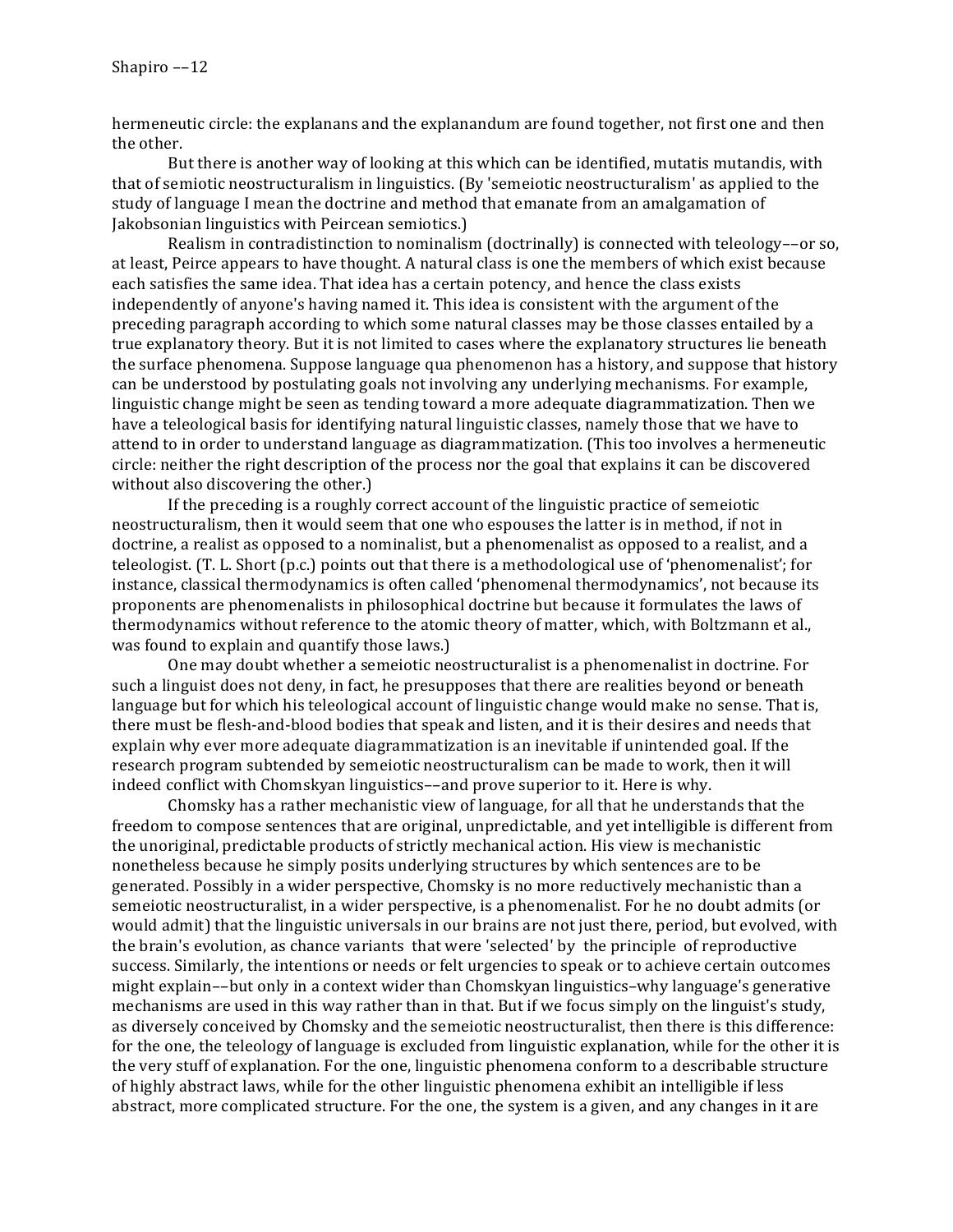accidental, while for the other development is essential to language––development is more the reality than is any one system of rules––and that development is also intelligible and not merely given.

That is the conflict. The reason the semeiotic neostructuralist approach is, if it is successful, superior is that it can be used to explain the very evolution of the brain-mechanism or linguistic capacities and universals that Chomsky can at best describe. That is, given creatures somewhat sociable, exchanging signs as their way of life, then the survival value of their communicating more elaborate and precise diagrams would explain the retention of those fortuitous variations, say, in brain structure that promote exactly such powers of expressible diagrammatization. That is, the principle of this evolution will be itself linguistic, and continuous with the principles of postbiotic, strictly linguistic evolution. The thought here is not unlike that which refuses to postulate linguistic intentions separate from the capacity to exercise those intentions. Just as there could be no desire to speak without an ability to speak, so also there could be no evolution of linguistic capacities––even, or especially, at the physiological level––except among those who, already speaking to one another, will more likely survive as a species if they speak more effectively. Thus, instead of a neurophysiological explanation of language, we have a linguistic explanation of the higher cortex (and probably not just the speech centers either, since so many of our capacities for sensation and action would be bootless without our capacities for speech).

# **(9)%irony%as%paradox**

Finally, as the third example deriving from personal experience, here is what ought to be said about irony in general as well as a species of paradox. I recapitulate here my late wife Marianne Shapiro's(analysis **(זיכרונה לברכה (**as(it(appeared in(our(book, *Figuration\*in\*Verbal\*Art*, to(this(day the( best ever written on this important topic (Shapiro and Shapiro 1988: 3-22).

Since irony is linguistically self-referential, even as a figure it is the rhetorical procedure whereby texts can best be made indifferent to verification by anything outside themselves. Another rhetorical ploy, the pun, contains *in nuce* the terms incorporated by irony in the large. Puns are icons of spurious sense. Rather than defining words, they establish an apparent power for them while playing with specious equivalence relations. These in turn are the result of a random juxtaposition of sounds. The only assertion contained in a pun is that one word can at random sound exactly like another one, allowing words to seem like images of each other-–iconic rather than symbolic. Due to its final emphasis, by analogy, on the fact that signifiers in literary fictions do not assert anything, the "iconic" syllogism based on punning could contain the following premises: 1) literature does not assert anything; 2) icons do not assert anything. Therefore, literature is predominantly iconic. Because the pun and the iconic fallacy are both essentially rhetorical, a hermeneutic approach to a literary work can displease a confirmed ironist in the same way as the tedious explanation of a pun would spoil the punster's fun: as a disruption of style. (In fact, a performatively oriented view of deconstruction might be that it has its purpose in keeping the daily business of "literary" study going as stylishly as possible in difficult times. That view would cohere with the sense of irony as it was first interpreted: as a totalizing rhetorical mode of behavior, which is by nature antagonistic to hermeneutics and interpretation.) In practical terms, ironic style allows everything not covered by dualism and oxymoron to be smuggled into discourse through the back door of implication.

Saussurean dogmas of arbitrariness have led by tortuous routes into a critical and epistemological impasse where literary theory is concerned. It is tempting to speculate about what course the history of theory might have taken had Saussure been aware of the seminal writings of Peirce and of his triadic conception of the sign. The areas of their agreement only make the fundamental differences more striking. Whereas Saussure barely exceeds the confines of linguistics proper, Peirce does not formally enter within them. Most important to the possible supervention of irony by semeiotic is Peirce's acceptance of mediation––as, in general terms, the third part of the sign––and, hence, of the mental element or interpretant. It is a conception that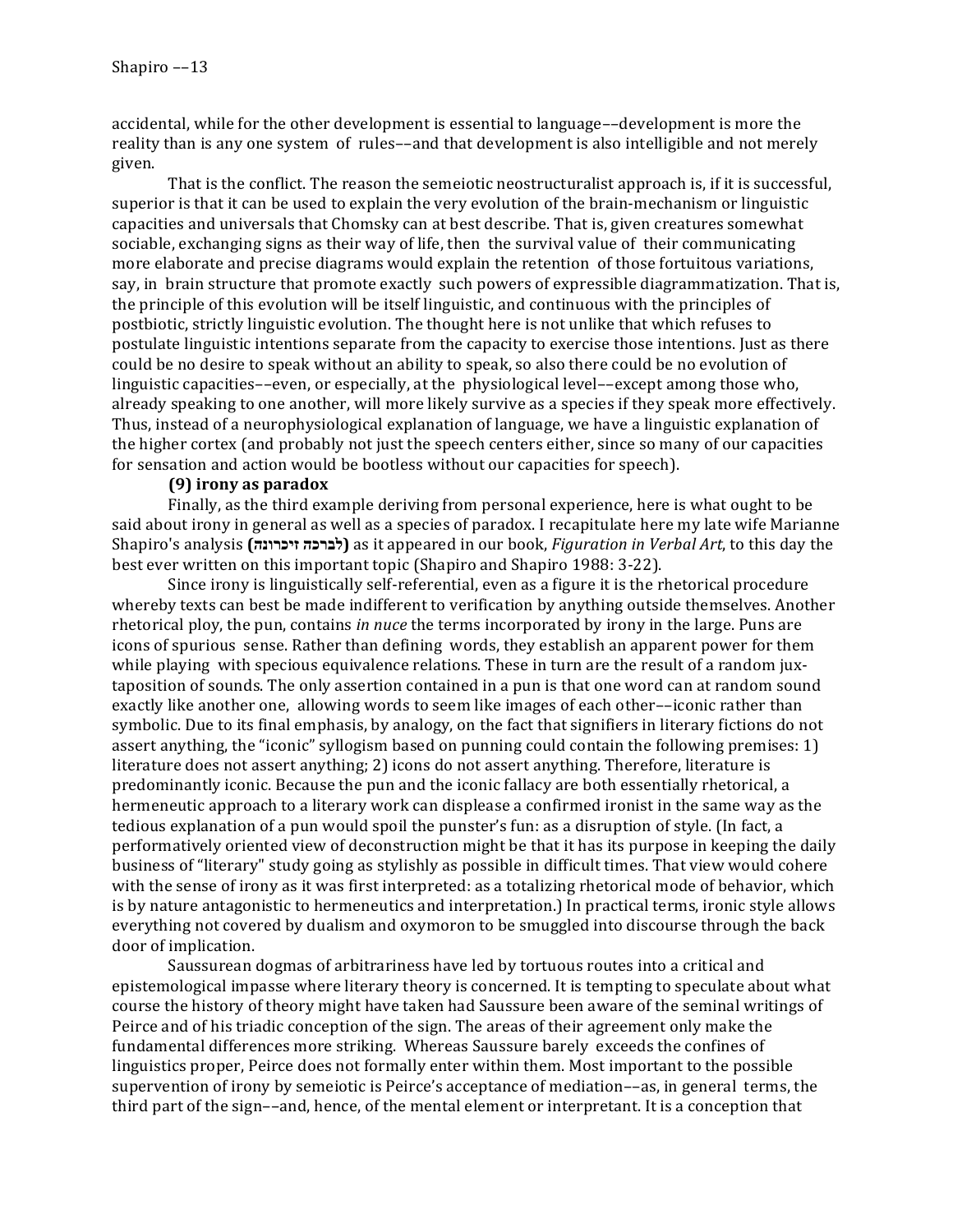abandons the hope of immediacy (and the concomitant distress due to the lack of it), acknowledges that the possibility of error is unavoidable, and that the escape from skepticism is distant but possible. It is paradoxically the discounting of sheer intuition that helps to dispel its mystery and, with it, the reverse: the mechanical chains of causality implied by binary models.

In its most general form the triadic relation is described in terms of three categories. Peirce defines these as follows: "Firstness is the mode of being of that which is, such as it is, positively and without reference to anything else." (CP 8.328). This category is further definable as the possibility that some quality may be abstracted or isolated in the future. "Secondness is the mode of being of that which is such as it is, with respect to a second but regardless of any third." (CP 8.328). The here-and-now character of a concrete trait, for example, the color or hardness of a given mineral, is an instance of Secondness. The spatial and temporal placement of anything under consideration belong to Secondness. The main idea of Secondness is opposition and raw existence, set off from other ideas by contrast. The hard facts of experience (such as is meant by "experience that teaches") are examples of Secondness, as is mere contiguity, such as that of something pointing to an object. Proximity between objects without any clarification accompanying the act or state manifests Secondness. Most prominent among Seconds are kinds of limit, boundary, or confine––where something confronts its negation.

"In its essence anything is what it is, while its secondness is that of which it is another," wrote Peirce. "The secondness, therefore, is an accidental circumstance. It is that a blind reaction takes place between the two subjects... Imagine a magenta color to feel itself and nothing else. Now while it slumbers in its magentaness let it be suddenly metamorphosed into pea green. Its experience at the moment of transformation will be secondness." (NEM 4: 332-33). When Dante says in the *Vita Nuova* (XXV) that love is not a substance but an accident in a substance, he is saying at that juncture that love is a Second. Much of his further development, including that of the *Commedia*, can be thought of in terms of his revision and enlargement of that idea.

Secondness is inadequate to describe the status of two things when they are combined or mediated by some third. The role in sign function of this binding element is stressed by Peirce's semeiotic in a wide variety of ways and accorded crucial importance: "Thirdness is the mode of being of that which is such as it is in bringing a second and a third in relation to each other." (CP 8.328).

This drastically brief expose of the Categories should have yielded up the implied conclusion that Irony is a Second. To amplify this statement somewhat, it should be noted that for Peirce the object of a sign is a Second and its interpretant a Third. Since the object of a sign is its Second, the relation between them is a Secondness. But the medium of their relatability, or the interpretant––that in which a sign is or would be interpreted––is a Third. A genuine triadic sign relation is not susceptible of reduction to dyadic relations. Every relation involving mind, cognition, or intelligence is genuinely triadic.

As regards the most general level of ironic argument about literature and the division of literary study between purportedly "subjective" and "objective» goals, or between synchronic and diachronic investigation, it is of potential usefulness to take into account the demotion of the (writing) or (reading) Subject that could ensue from the application of Peircean semeiotic. For Peirce, human mind is a special case of semiosis, rather than semiosis being a special case of mind, or subjectivity. For Peirce, we are in meaning, not the other way around, just the way a body is in motion.

The understanding of irony as a Second in Peircean terms facilitates our placement of it outside of the scheme of genuine interpretants, which are Thirds. Since in ironic discourse the sign and its object are exactly the same, it would be tempting to regard it as a complete interpretant–– whereas it is at best a stimulus to interpretation: a spur, a context, and an impetus. That is why irony belongs to another fundamental Peircean grouping that clearly displays its Secondness: that of indexes, as distinct from icons and symbols. The relation between sign and object is indexical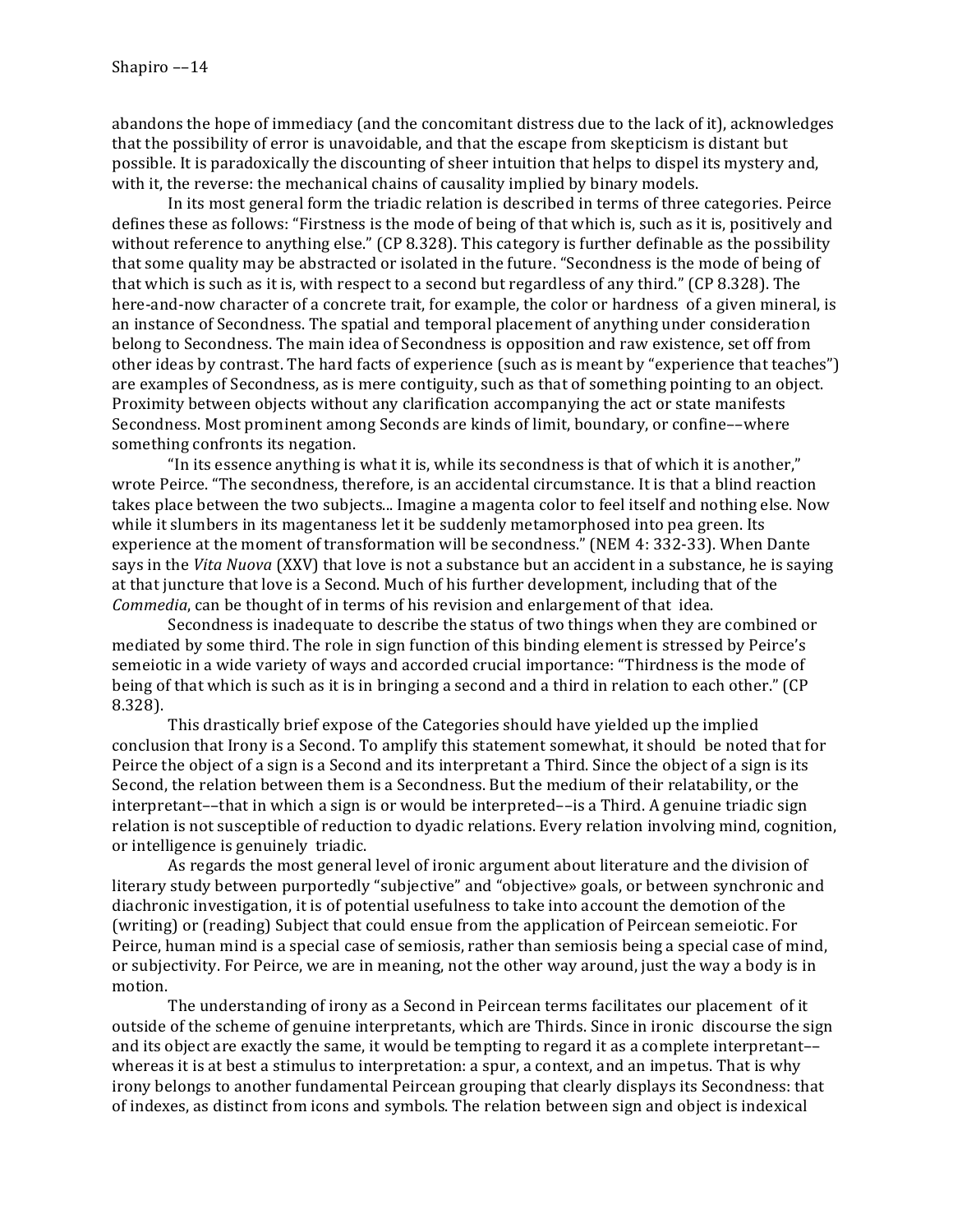when it is defined by a spatial, temporal, factual, or existential contiguity between them. A sign is an index if related to its object through its dynamic action upon it. A proposition and its ironical superstructure instantiate that relation. Among Peirce's examples are weathervanes and the legends to be found under portraits.

In The New Elements of Mathematics, Peirce makes it clear that the essential function of a sign is best fulfilled by the symbol. While icons and indices remain "fitted to be signs" even if they go uninterpreted, "a symbol is defined as a sign which becomes such by virtue of the fact that it is interpreted as such." (NEM 4: 254). A symbol depends for its being on becoming determinate through interpretation. The crucial connection between the symbol as a species of sign and the interpretant is thus established. The interpretant is not only the determinant of the symbol, it is also that part of the semiotic triad (of sign, object, and interpretant) that allows symbolic representation to occur. The relevance of interpretants to literary theory emerges first of all in the incorporation of the third, or mental element, as not only intrinsic but of primary importance. By that principle the very difficulties encountered in interpreting nondiscursive fictions––such as certain contemporary lyrics––can themselves be seen as part of the symbolic process.

Peirce makes a further characterization of icon and index that helps to explain their contemporary prevalence as stopping points in literary theory. "An icon has such being as belongs to past experience. It exists only as an image in the mind. An index has the being of present experience." (NEM 4: 447). Irony, which is a Second and an Index, of necessity acts upon a preexistent work or proposition. We do not analyze works that do not yet exist, or potential works or statements. The symbol, by distinction, has its being in the future: "A symbol is essentially a purpose, that is to say, a representation that seeks to make itself definite or seeks to produce an interpretant more definite than itself." (NEM 4: 261).

But irony, which focuses upon the material part of the literary sign and imposes a negative upon its propositional value, could be termed a special kind of index in a Peircean typology: it is "an index which forces something to be an icon", and in so doing, "does make an assertion, and forms a proposition." (NEM 4: 242). To stop here at irony as a condition on interpretation: that is exactly what it does, turning a work toward its iconic aspect and making the new assertion of the negative.

We know of centuries of writing which is currently labeled "literary" but was once considered across the broad fields of grammar, rhetoric, poetry, history, and moral philosophy. Perhaps those devoted to the study of written fictions as such have now to search for other ways in which textual inquiry could supersede the notion of literary study as a thing in itself. Within this framework irony would be considered as generally episodic and accidental, not essential. Such a criticism would strive again to relate writing to other forms of sign and would read with a justified hermeneutic energy. The renewal of such an enterprise is already evident in a contemporary revival of hermeneutics. Theory will then cease to contradict blatantly what so many kinds of readers actually do and what is borne out in partial ways everywhere. Diachronic and synchronic perspectives would have to answer to each other: the most effective alternative to choosing one's own road to irony.

In this connection one recalls that the necessary external, collateral experience brought to bear by an interpreter of irony is not in the interpretant itself, but in its object. Whereas in a genuine linguistic trope there would be the necessary presence of an interpretant, in irony there is only a pragmatic strategy on how to deal with a single meaning unit or series of such units. This lack coheres with the external focus of irony, including its purely rhetorical elements, which signal attitudes (however inclusive) toward message, content, or addressee.

This is not to undermine the fact that irony is an essential rhetorical strategy, one that conceptualizes relations as things so as to "make them present" (in just the sense that Deconstructive critics have attempted ultimately to subvert). Like other basically indexical signs irony tends to direct exclusive attention to its object or isolate it instead of merely exhibiting it (as icons do). This kind of sectioning off is an inevitable concomitant of literary analysis, and its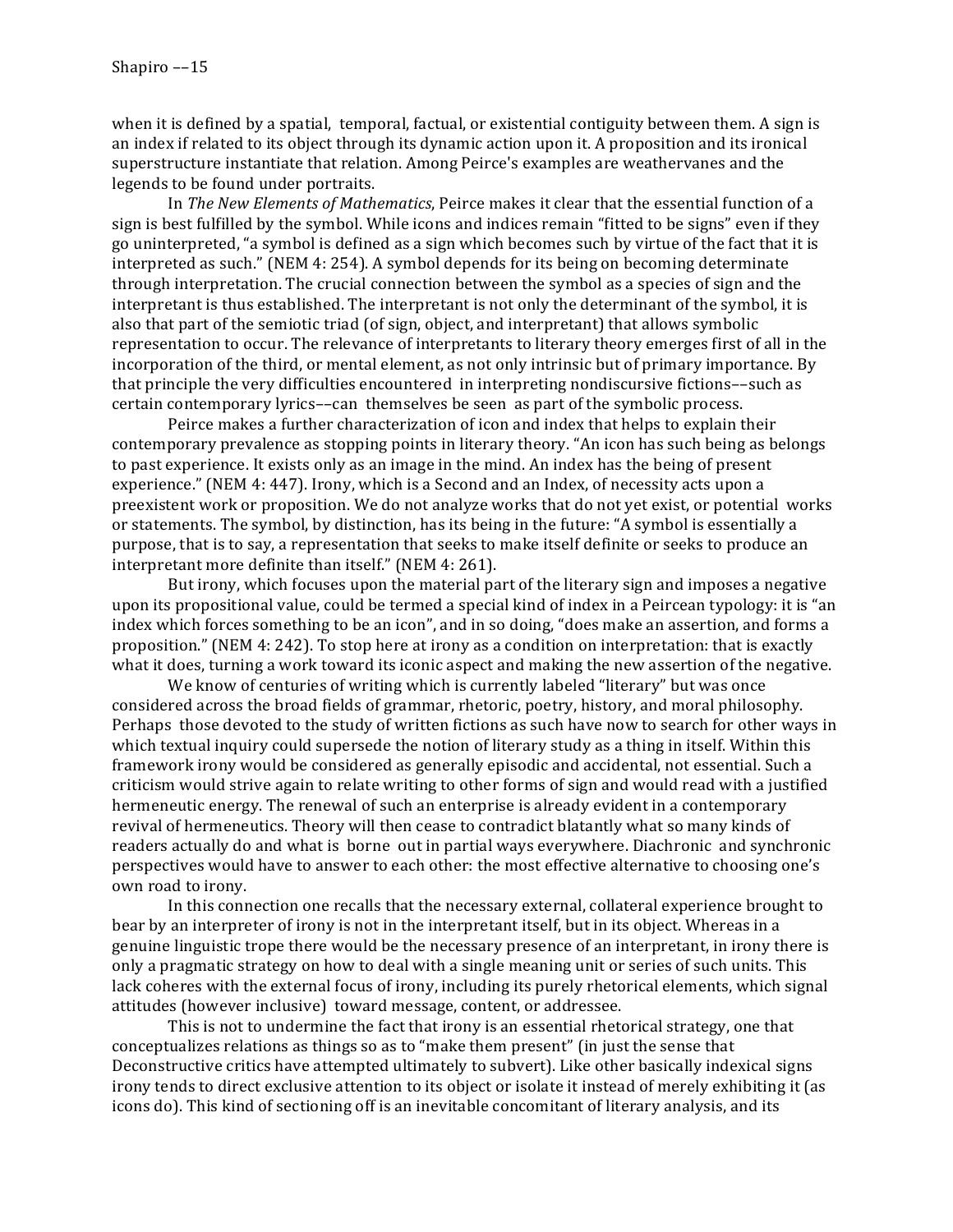hierarchical position in such inquiry is chiefly determined by the degree of formalistic enclosure undergone by the text. Rhetorical strategies are essentially confined to this subsidiary role. But irony alone points to an absence on both levels: from the standpoint of language use and from that of interpretation. It can mask either the judgmental nature of what is being paraded as fact or the inefficacy of an effete judgment.

The elevation of rhetorical strategies, cues, and signals restricted to the negativizing of propositions to the status of genuine interpretants is what ultimately robs ironic deconstruction (understood programmatically) of power either as interpretation of literary history or as prescription for critical practice. What it does finally produce is the convenient rhetorical fiction of a critique that allows you not to deal with value at all. And it is just this utter disparagement of value in contemporary humanistic studies that is to be adjudged the epitome of paradox.\*\*\*\*\*

 $*$  to appear in *Semiotics 2014: The Semiotics of Paradox*, ed. Jamin Pelkey and Leonard Sbrocchi. (SSA Yearbook, 2). Ottawa: Legas [in press].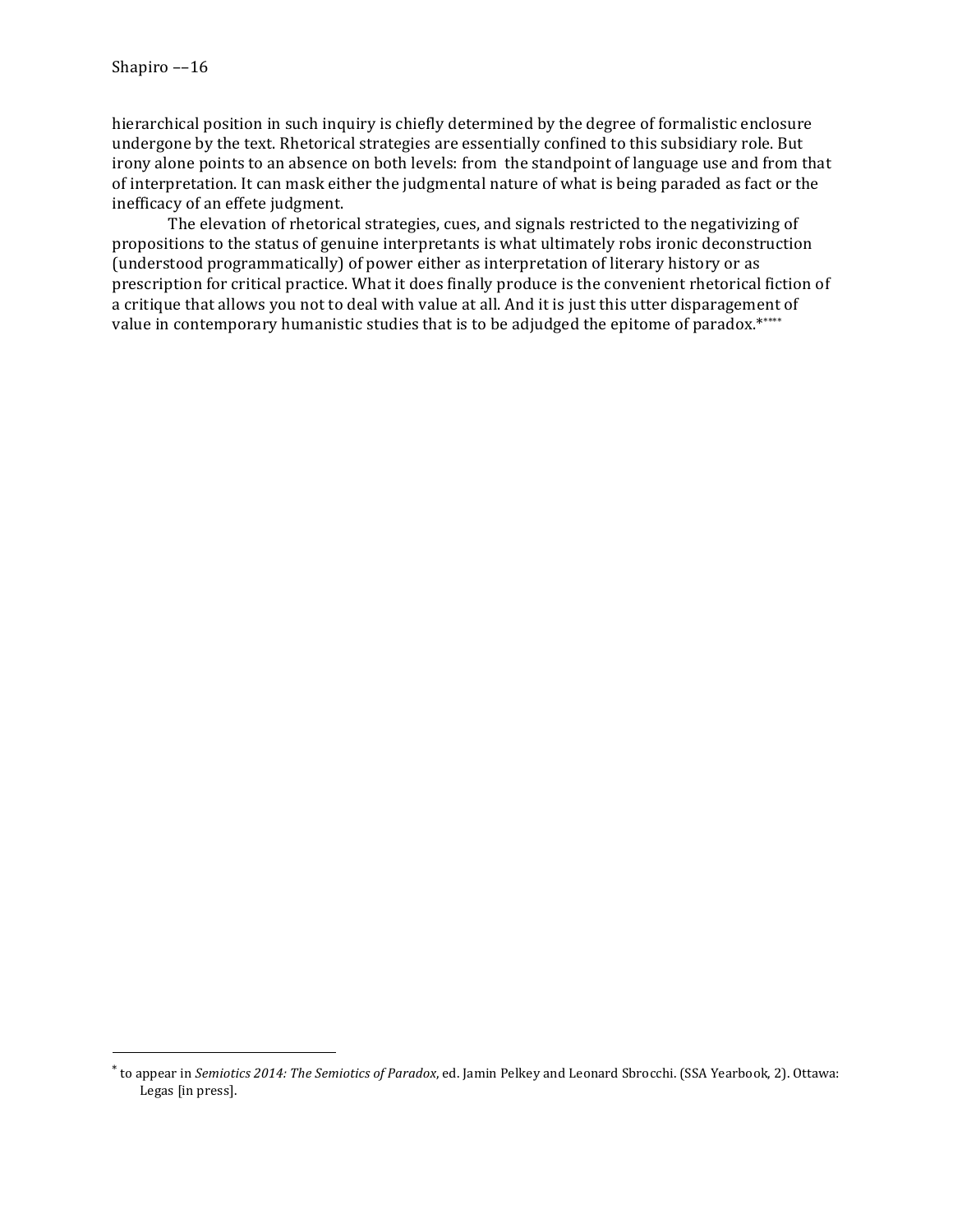### **REFERENCES**

#### ANDERSEN, Henning.

1989. "Understanding Linguistic Innovations", in *Language Change: Contributions to the Study of Its Causes*, ed. Leiv Egil Breivik and Ernst Håkon Jahr. Trends in Linguistics: Studies and Monographs 43. (Berlin: Mouton de Gruyter), 5-27.

### ANTTILA, Raimo.

1989. *Historical and Comparative Linguistics*, 2nd, rev. ed. Current Issues in Linguistic Theory 6. (Philadelphia: John Benjamins).

### COLIE, Rosalie L.

1966. Paradoxia Epidemica: The Renaissance Tradition of Paradox. (Princeton, N.J.: Princeton University Press).

### HERRON, Timothy.

1997 "C. S. Peirce's Theories of Infinitesimals", *Transactions of the Charles S. Peirce Society*, 33, 590-645.

### HUSSERL, Edmund.

[1900] 2001. *Logical Investigations*, vol. 1, trans. J. N. Findlay. (London: Routledge).

## JOHANSON, Arnold.

((((2001.("Modern(Topology(and(Peirce's(Theory(of(the(Continuum",(*Transactions\*of\*the\*Charles\*S.\*Peirce\* Societv*, 37, 1-12.

### JOHNSON, Curtis.

2015. Darwin's Dice: The Idea of Chance in the Thought of Charles Darwin. (New York: Oxford University Press).

#### KETNER, Kenneth Laine, and Hilary PUTNAM.

1992. "Introduction: The Consequences of Mathematics," in Peirce (1992a: 1-54).

## LOCKE, Gordon.

2000. "Peirce's Metaphysics: Evolution, Synechism, and the Mathematical Conception of the Continuum", *Transactions of the Charles S. Peirce Society, 36, 133-147.* 

## MOORE, Matthew E.

((((2010.((*New\*Essays\*on\*Peirce's\*Mathematical\*Philosophy*,(ed.(Matthew(E.(Moore.((Chicago:(Open(Court).

## PARKER, Kelly A.

1998. The Continuity of Peirce's Thought. (Nashville: Vanderbilt University Press).

## PEIRCE, Charles Sanders.

- 1868. "On a New List of Categories", Proceedings of the American Academy of Arts and Sciences, 7.287-98. Rpt. EP 1: 1-10 (also W 2: 49-59 and CP 1: 545-59).
- 1877. "The Fixation of Belief", *Popular Science Monthly*, 12 (November), 1-15. Rpt. EP 1:109-123 (also W 3: 242-57 and CP 5.358-87).
- 1892. "The Law of Mind", *The Monist*, 2, 533-59. Rpt. EP 1:312-33 (also CP 6.102-63).
- 1893. "Evolutionary Love", *The Monist*, 3, 176-200. Rpt. EP 1: 352-71 (also CP 6.287-317).

## 1898. "The Logic of Continuity", in RLT: 242-68 (also in Peirce 2010: 179-88).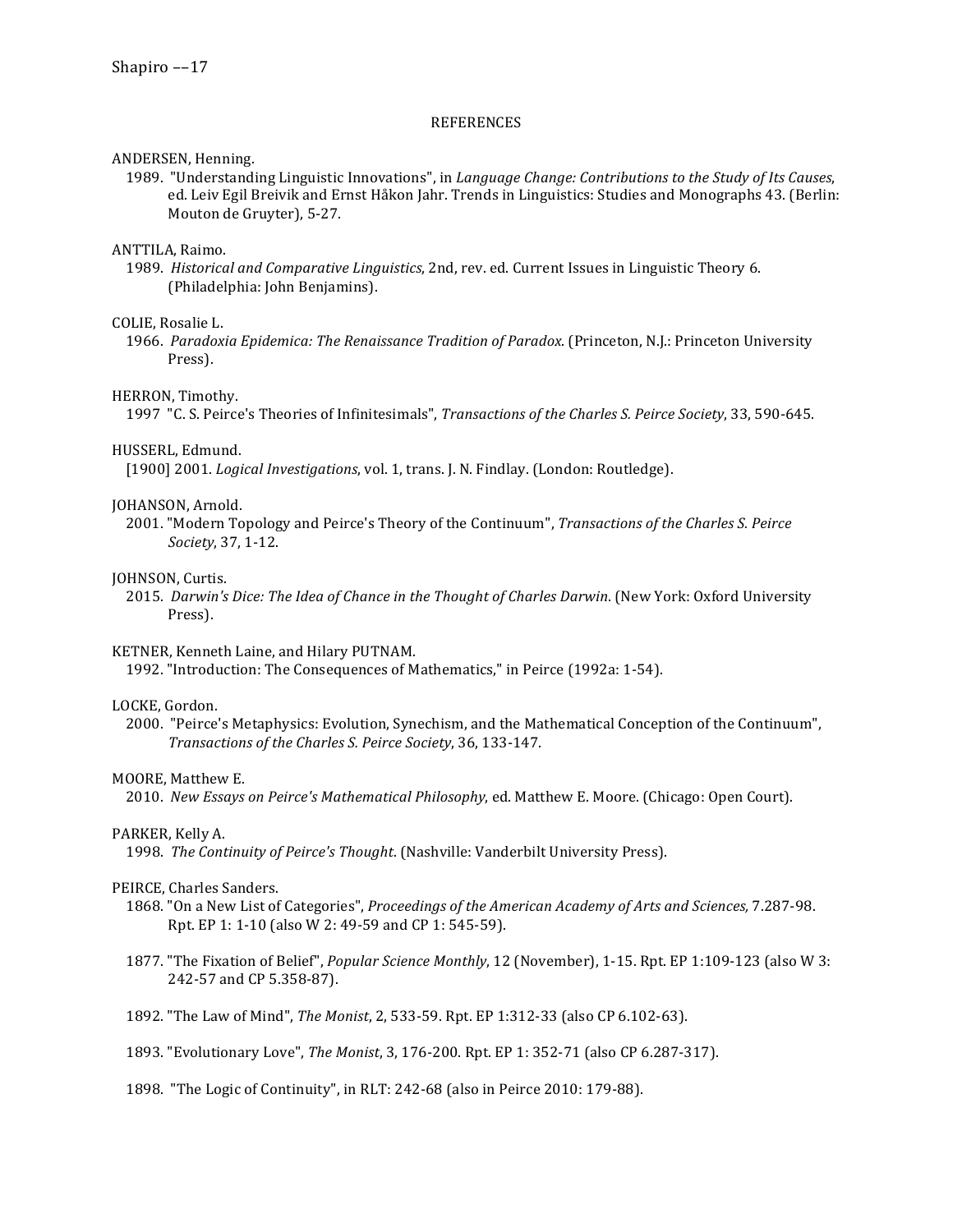- (((((((((((((((((((( 1931`1958.(*Collected\*Papers\*of\*Charles\*Sanders\*Peirce*,(vols.(1`8, ed.(Charles(Hartshorne(and( Paul Weiss (vols. 1-6) and Paul Weiss (vols. 7-8). (Cambridge, Mass: Harvard University Press).
- 1976. The New Elements of Mathematics: Mathematical Miscellanea, 4 vols. in 5, ed. Carolyn Eisele. (The Hague: Mouton).
- 1982-2009. *Writings of Charles S. Peirce: A Chronological Edition*, ed Max H. Fisch et al., vols. 1-6, 8. (Bloomington: Indiana University Press).
- 1992-1998. *The Essential Peirce*, vols. 1-2., ed Nathan Houser and Christian Kloesel (vol. 1) and Peirce Edition Project (vol. 2). (Bloomington: Indiana University Press).
- 1992a. Reasoning and the Logic of Things: The Cambridge Conferences Lectures of 1898, ed. Kenneth Laine Ketner. (Cambridge, Mass.: Harvard University Press).
- 2010. Philosophy of Mathematics: Selected Writings, ed. Matthew E. Moore. (Bloomington: Indiana University Press).

#### NESHER, Dan.

2002. On Truth and the Representation of Reality: A Collection of Inquiries from a Pragmatist Point of View. (Lanham, Md.: University Press of America).

#### QUINE, W.V.

1976. The Ways of Paradox and Other Essays, rev. and enlarged ed. (Cambridge, Mass.: Harvard University Press).

#### ROBINSON, Abraham.

[1967] 1979. "The Metaphysics of the Calculus", in *Selected Papers of Abraham Robinson*, vol. 2: *Nonstandard Analysis and Philosophy*, ed. W. A. J. Luxemburg and S. Körner (New Haven, Conn.: Yale University Press), 537-55.

#### RUSS, Steve.

2004. The Mathematical Works of Bernard Bolzano. (New York: Oxford University Press).

#### SAINSBURY, R.M.

2009. Paradoxes, 3rd ed. (Cambridge: Cambridge University Press).

#### SHAPIRO, Michael.

((((2001.("Markedness,(Causation,(and(Linguistic(Change:(A(Semiotic(Perspective",(in(*Actualization:\*Linguistic\* Change in Progress, ed. Henning Andersen (Amsterdam: Benjamins), 187-202.* 

#### SHAPIRO, Michael, and Marianne SHAPIRO.

1988. Figuration in Verbal Art. (Princeton, N. J.: Princeton University Press).

### SHAPIRO, Michael, and Michael C. HALEY.

2002. "The Reduplicative Copula *IS IS"*, *American Speech*, 77, 305-312.

#### SHORT, T.L.

2013. "Questions Concerning Certain Claims Made for the 'New List'", Transactions of the Charles S. Peirce *Society*, 49, 267-298.